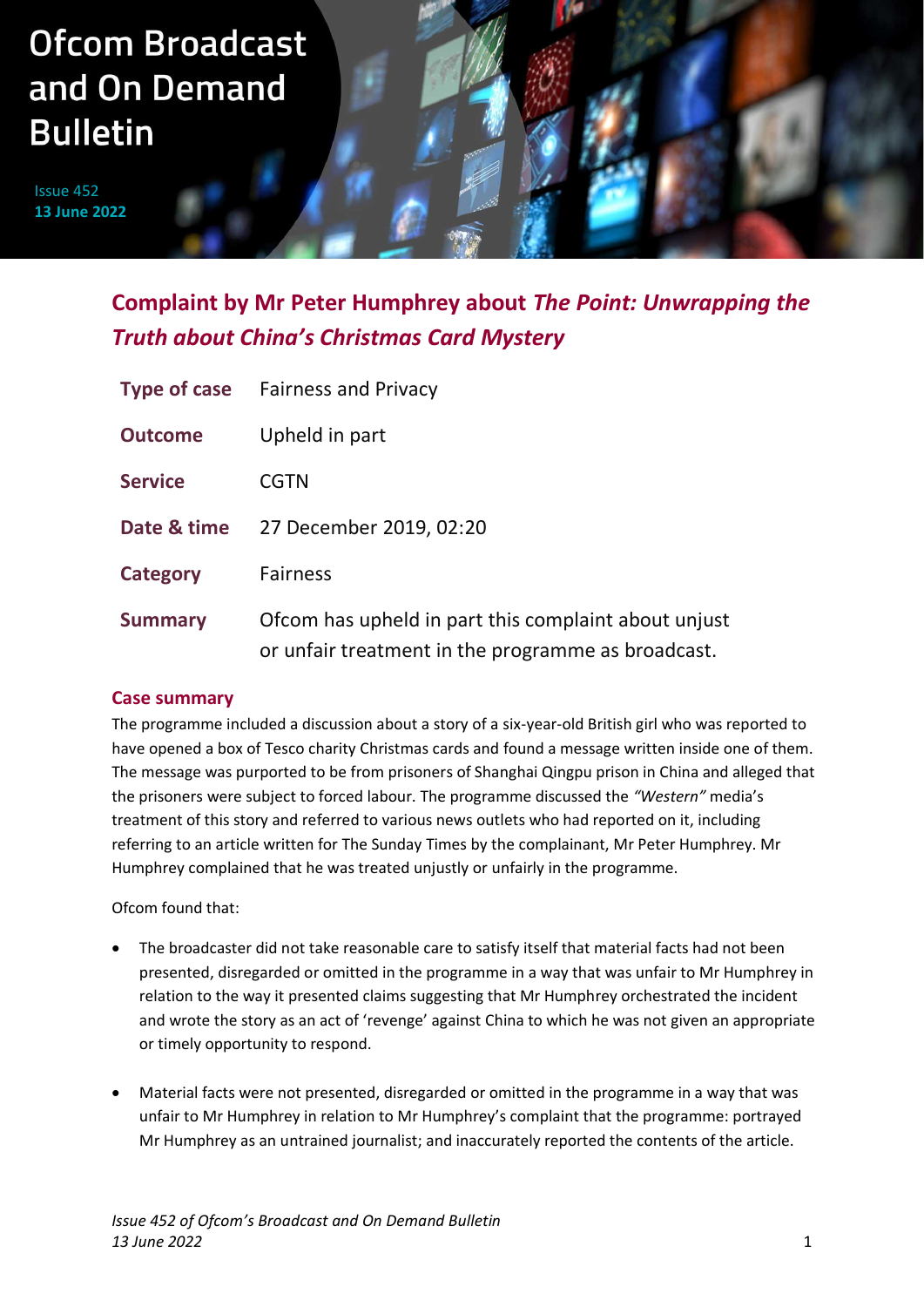#### **Background**

The licence for the provision of the CGTN service ("the Licence") was held by Star China Media Limited ("SCML" or "the Licensee") until 4 February 2021 when the Licence was revoked by Ofcom.<sup>1</sup> Notwithstanding the fact that the Licence has been revoked, Ofcom still has power to complete its adjudication of ongoing investigations relating to broadcasts that took place before the revocation.<sup>2</sup>

In this particular case, Ofcom has decided that it is appropriate to continue with its investigation of the fairness complaint about this programme. This is to ensure there is a complete compliance record in respect of the CGTN service, to ensure that the complainant receives a final determination of his complaint, and to facilitate public understanding of the Code.

#### **Programme summary**

On 27 December 2019, CGTN broadcast an edition of *The Point* presented by Ms Li Quiyuan. This particular episode was entitled *Unwrapping the Truth of China's Christmas Card Mystery* and discussed *"China's alleged use of forced foreign labour at Shanghai's Qingpu prison"*.

The programme reported on the British media's treatment of a story about Florence Widdicombe, a six-year-old British girl, who was reported to have opened a box of Tesco charity Christmas cards and found a message written inside one of the cards. The programme included an image of the inside of the card and the reporter read out part of the message written inside: *"We are foreign prisoners in Shanghai Qingpu Prison, China. Forced to work against our will. Please help us and notify human rights organisation"*. The message shown on-screen additionally read: *"use the link to contact Mr Peter Humphrey Ft.com/humphrey"*. The presenter then said:

> *"Well, the card also specifically urged the recipient to contact Mr Peter Humphrey, a former British journalist, who actually served time in a Chinese prison during 2014 and 2015. Now, according to media reports, China had accused and convicted Humphrey of illegally accessing the private information of Chinese citizens and, as for Florence Widdicombe's family, from their home in south London, her father contacted Humphrey who himself wrote a story for The Sunday Times.*

*Now the story was soon picked up by other Western media outlets and, in response to the sensational claim, the general manager of the Chinese factory, identified by the Western media, told China's Global Times newspaper the company doesn't even hire foreigners and 80% of his* 

<sup>1</sup> Ofcom revoked the Licence on 4 February 2021 under section 238(4) of the Communications Act 2003 ("the 2003 Act") and Condition 28(2)(a) of the Licence on the basis that SCML had ceased to provide the CGTN service and, in the circumstances, it was appropriate to revoke the Licence. The reasons for Ofcom's decision are set out in th[e Notice of Revocation.](https://www.ofcom.org.uk/__data/assets/pdf_file/0025/212884/revocation-notice-cgtn.pdf)

<sup>&</sup>lt;sup>2</sup> By virtue of Section 346(3) of the 2003 Act, a person's liability to have a penalty imposed under section 237 of the Act in respect of acts or omissions of that person while a holder of a Broadcasting Act licence is not affected by that Broadcasting Act licence having ceased (for any reason) to be in force before the imposition of the penalty. It follows that Ofcom also has power to reach a decision as to whether the former holder of a Broadcasting Act licence has breached its obligations under the licence during the period that it remained a licensee.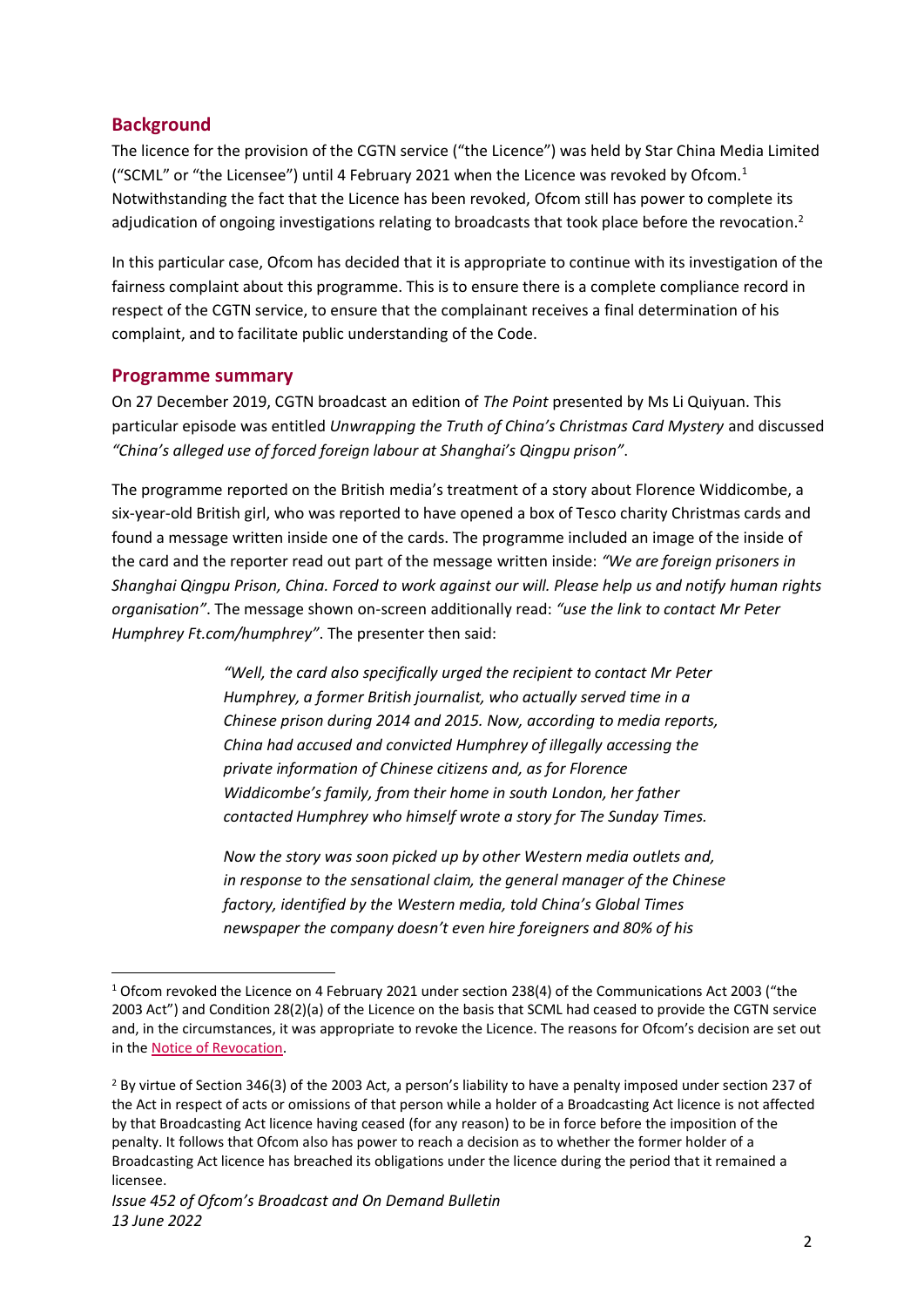*employees are Chinese citizens from east China's Zhejiang province. It read 'we have never had any connection with any prison'. The general manager said, asserting that his company serves, 'reserves the right to sue any media outlet that publishes such spurious claims'.* 

*Then, on Monday, China's Ministry of Foreign Affairs said it had sought information from relevant government departments and concluded that, this accusation, was nothing but a, quote, 'drama choreographed by Peter Humphrey itself' – 'himself' I should say. Now a government spokesperson also challenged Humphrey's credibility as a former prisoner and said he's simply 'publicity hungry'. And, as for Tesco, following the allegations, the company accused this past Sunday, that it had suspended production at its Chinese factory. The global supermarket chain also said that they have withdrawn this Christmas product from their shelves until further notice.* 

*So, these are the two sides of the story but, whether the allegations are true or* [false]*, you can decide by yourself. We trust our viewers' judgement. Sadly though, some Western media don't share this view, so let's take a look at how they have reported on this story".*

The programme then displayed images of various newspapers' articles on the story. The presenter continued:

> *"Again, the story was first reported by the British newspaper The Sunday Times* [the story was shown and was scrolled through as the presenter spoke]*, but in a piece written by Peter Humphrey himself, and that's part of the problem. Now, Western journalists are typically taught to never make themselves the story unless they're directly, uniquely involved with it, in which case your editor may allow you to switch from the standard and neutral detached voice, as if you are an invisible chronicler of reality, to writing in the first person, so from 'he/she/they' to 'I/me/we'. However, while this Times story looks very much like a normal news report, it's really a first-person commentary, if not a diatribe. In fact, though the author's name is atop of the piece in tiny print, it's only well down into the piece, following one large photograph, a large graphic and five long paragraphs, that the reader is eventually struck by a stunning revelation: the author, Humphrey, actually plays a central role in this alleged drama. Now, this clearly is irresponsible journalism, and a disservice to readers.*

> *If publishing such a piece, the media outlet must blare out loudly from the top for readers to know that the author is writing about his own experience, his own views, from his own perspectives, through his lens of bias. But, instead, the unsuspecting reader is hit with this headline: 'Tesco charity cards packed by China's prison slaves'* [the headline was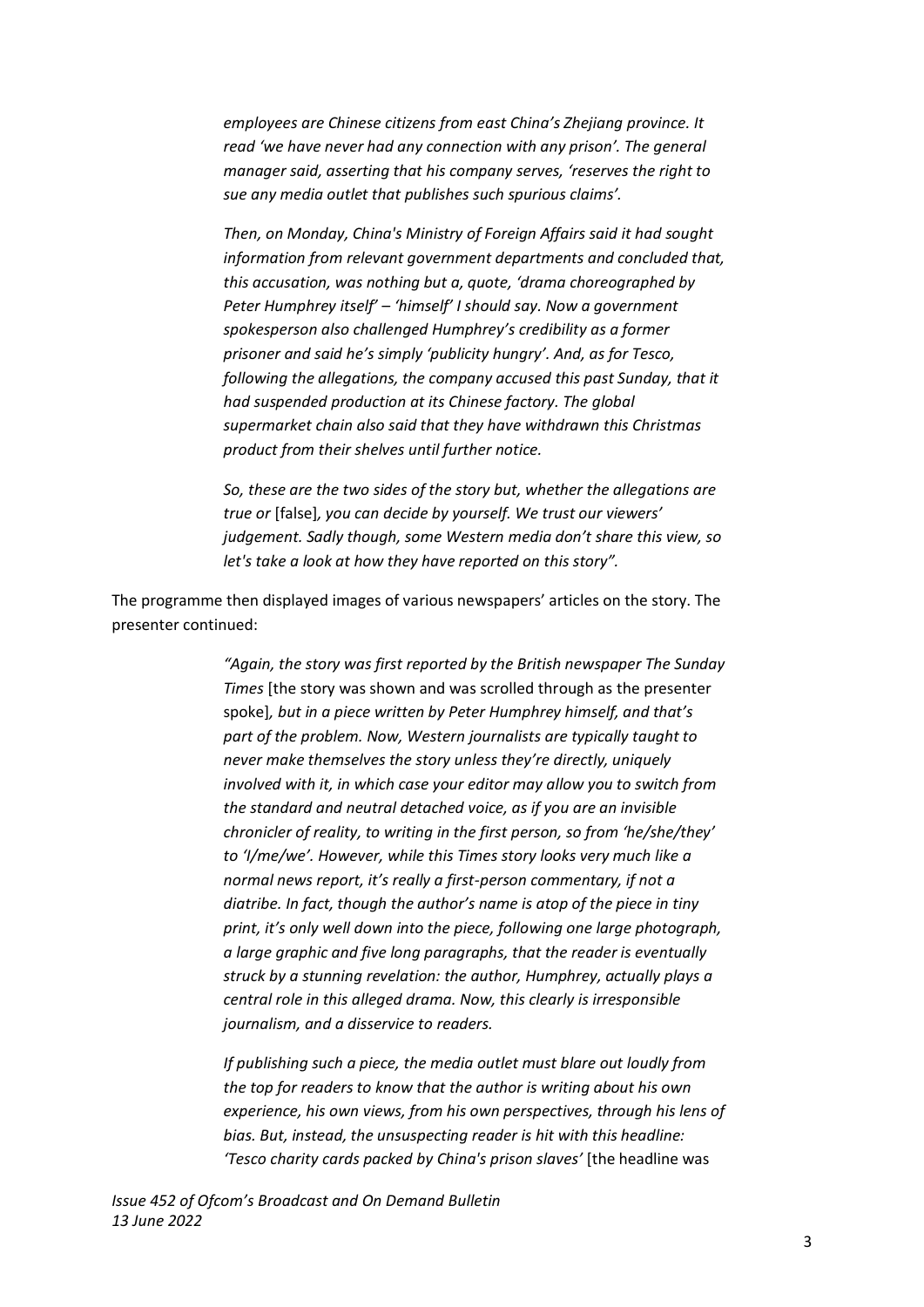also shown on screen: *'Tesco charity cards "packed by China's prison slaves"'*]*. The headline itself is incredibly pejorative. Instead of a factual approach to highlight the experience of this one girl finding this note, which was allegedly written by a prisoner in China, it jumped to the conclusion the story is true. Moreover, the use of the highly provocative term 'slaves'* [the word *"'slaves'"* in the headline was enlarged on screen]*. Similarly, Humphrey later likens China's prison system to 'Gulags'* [the word *"'gulags'"* showed on screen]*, which for many readers would surely conjure up Stalin's Soviet Union. The article goes on to say the 'Christmas cry for help from a Shanghai prison has turned an embarrassing spotlight on Tesco's relationship with the Chinese suppliers and their use of forced prison labour'. Now the use of a 'Christmas cry for help'* [the article was shown and sections of it highlighted] *is hugely loaded language as it tugs at the reader's emotional sensibilities during the holiday season. Humphrey later explains his version of why he was jailed in China: 'My activities upset the Chinese government, which jailed both me and my American wife, Yu Yingzeng, on bogus charges that were never heard in court'* [the text was also shown].

*For its part, China says he was imprisoned for 'illegally accessing the private information of Chinese citizens'* [this statement was placed over the previous text]. *Yet, by now, Humphrey's experience in China is almost beside the point, regardless of what he will allege in the rest of his piece. The damage is done. His perspective is understandably biased, yet The Times has failed to fully, appropriately inform its audience about this bias".* 

The presenter then discussed the Daily Mail follow-up article written by Mr Dominic Lawson, which she described as *"Even more outrageous than The Times piece"* and said that it had also reported the entire story as fact. The full article, entitled *"The card that showed the hidden cost behind too many Chinese Christmas bargains"*, was shown and included a photograph of Mr Humphrey. The presenter then analysed this article and the language used.

The presenter asked for viewers' comments on the articles and introduced the guests who were joining her in the studio: Mr Einar Tangen, who was described as a *"current affairs commentator"* and Mr Wang Cong, who was described as a *"reporter for the Global Times".* Prior to speaking with the guests, the presenter spoke to a reporter who was in Shanghai and was said to have visited the Chinese factory where the Christmas cards had been made. The following conversation took place:

| Presenter: | "So, tell us more about this? What have you learned about this        |
|------------|-----------------------------------------------------------------------|
|            | controversy? How did the company respond to the accusations of forced |
|            | labour?                                                               |

Reporter: *Well, Julia, I visited Yunguang company, the manufacturer of the Christmas card on Tuesday, and spoke with their Chairman. The*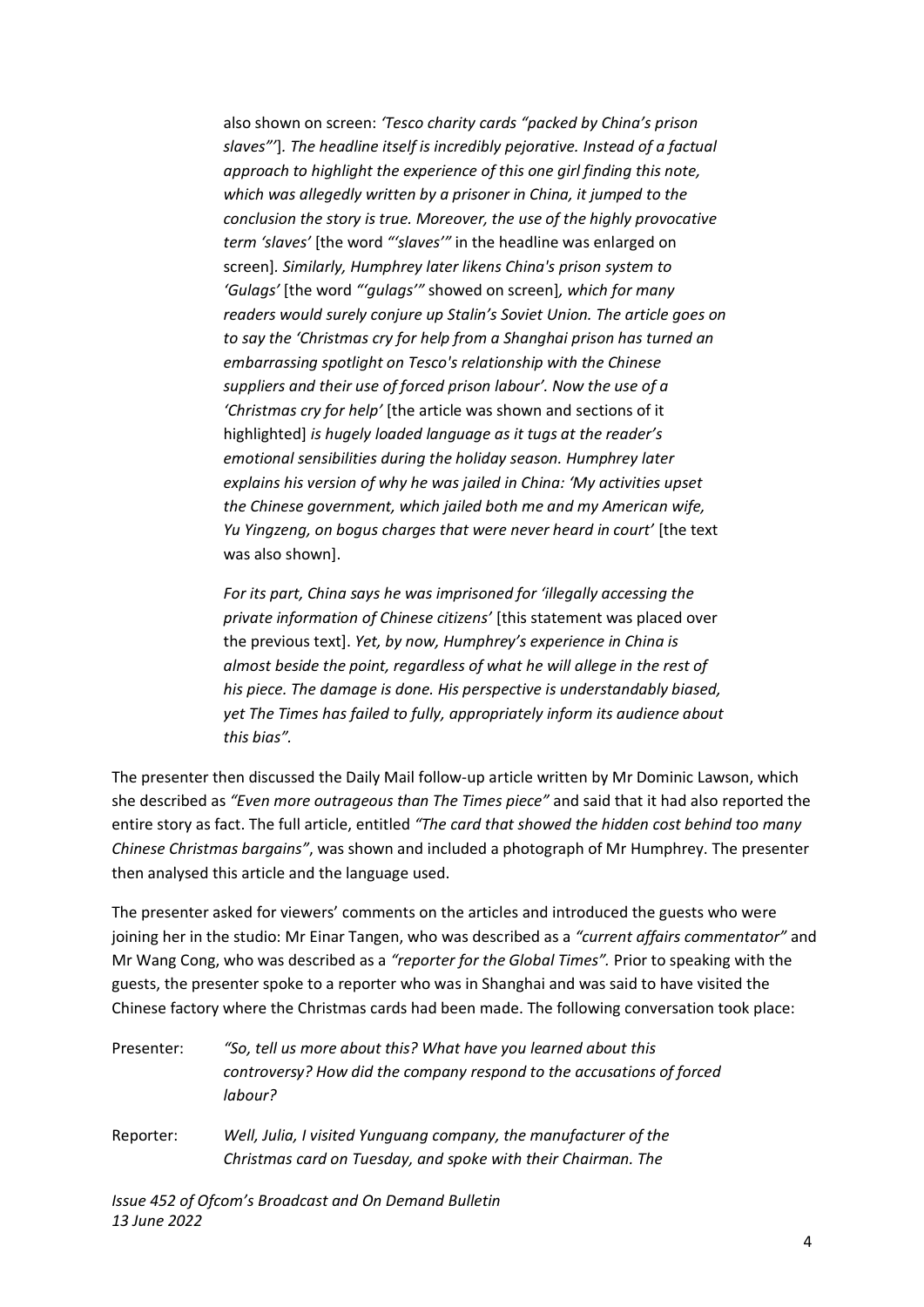*Chairman was very angry at the accusation, calling it 'completely fabricated' and denied any business links with the Qingpu prison. And, he said the batch of the Christmas cards were made in Yunguang company in all processes: from printing, to packing them, to putting into containers for exports. And, he could definitely say that all of them were made by the Chinese people and there were no, no chance of writing anything on cards because workers were not allowed to bring pens into the workshop. So, all the coverage were* [sic] *not based on facts at all".* 

The presenter then asked for Mr Tangen's reaction to the story and he said:

*"Well, I think the most important point that people should be concentrating on is, this factory uses an automated packaging line. It does not send the toys out to some place which would cause shipping and to have them packaged and sent back. And, it would be quite easily verifiable because you can look at the packaging itself. So, that seems to suggest that there were ulterior motives. You know, how is it possible that, you know, this note shows up, some little girl then to, you know, Peter Humphrey? Peter Humphrey. I've known him for many, many years".*

Mr Tangen then confirmed to the presenter that he knew Mr Humphrey *"personally"* and she asked him to describe Mr Humphrey. He responded:

> *"I would describe him as a throwback to a time when a little bit of Chinese and this idea that you have some connections and being a foreigner could make you very wealthy in China. But, time's moved on. The days when expats could kind of wander around and break the rules are gone. Everything is now normalised. You have to bring something to China. You have to have a skill or set, you know, money or whatever it is. So, those days are gone. And, unfortunately, not all the people who thought that they were entitled to have this kind of colonial existence, have left. As I've often said to people, some of the worst people I've met in China are expats. And, I'm not saying that all expats are bad, I am one myself, I'm just saying that there was a time in China when there were a lot of people here, who couldn't be anywhere else, for various reasons, or were not really wanted anywhere else. So, I'm not saying that, I don't know how Peter got here, he described different stories and things like that, but, he is somebody who, if you read through his background notes, has a definite grudge against China. He's only known really, famously, for being incarcerated and giving a tearful confession about all the things that he did wrong and then afterwards, after being released for compassionate concerns regarding his health, he went back to England, he wrote a book and described how he had been victimised. He doesn't really discuss in great detail the kind of activities that he was up to. He was supposedly an investigator. He would go in and go*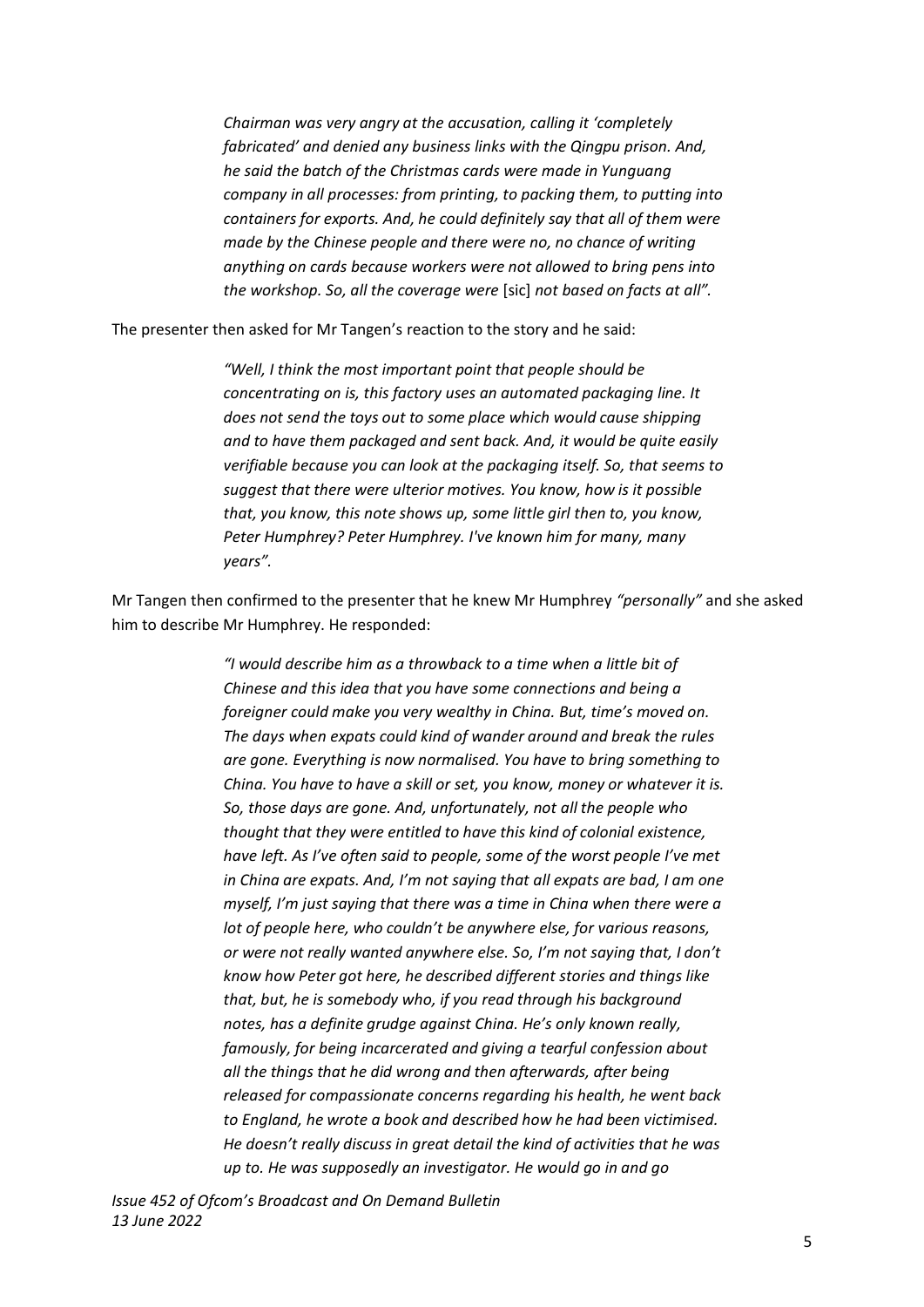*through, you know, people's garbage he said, and figure out what was going on. He'd use his, quote, 'connections', through his Chinese wife; although she's American, she was, she was born in China. Her father was a prominent person here and he would always tell people exactly who her father was and what that meant in terms of being protected in the kind of business that he was in".* 

The presenter then said:

*"So, having known his history with China, his character, how would you say the credibility of the report he wrote? I mean, the Foreign Ministry of China actually responded, saying that this whole thing, this whole controversy, is choreographed by Humphrey himself. What do you think?"* 

#### Mr Tangen responded:

*"Well, let's see the facts. The facts are that there was no way to put a note in the package if you were a prisoner somewhere else because it's at the factory. It's an automated line. So, how would a note get in there? So, it brings real questions as to the credibility of this entire story. I can't say that Peter made it up, but I can't, you know, where is this little girl? Who are these people? Why is this related? Why do they bring in Falun Gong?*<sup>3</sup> *I mean, it's kind of a mixture of things but, the thing that I really dislike, and we're all involved in journalism, is this idea that you take some small thing and you say 'oh this could be true' and then, the next report is, 'it is true', and then from that, it becomes a springboard to a diatribe about what is, what is it people wanted to say to their deepest fears, their emotions, to pandering to people and this is not only about China, this is about the political process that's going on around the world. You can see it in Hong Kong. You can see it throughout the United States and the political things. What's happening in Great Britain. So, this is something that is unique to social media. This idea that I can take one thing and then expand it and, through repetition, insist that it's true as opposed to doing any real investigation".* 

The presenter commented *"I guess the key takeaway here is that these cards are actually made by robots"*. She then referred to a viewer's comment about the Daily Mail newspaper being *"notoriously unreliable"* and asked Mr Cong about this, to which he responded:

> *"Well, I mean for me the most outrageous part of this is not that, you know, this story. The Sunday Times story is, you know, against any journalistic rule in, you know, in the Western society or in China. And, it's not that, you know, all the other Western media jumped all over, you*

*Issue 452 of Ofcom's Broadcast and On Demand Bulletin 13 June 2022* <sup>3</sup> Falun Gong is a spiritual practice which has been banned in China since 1999.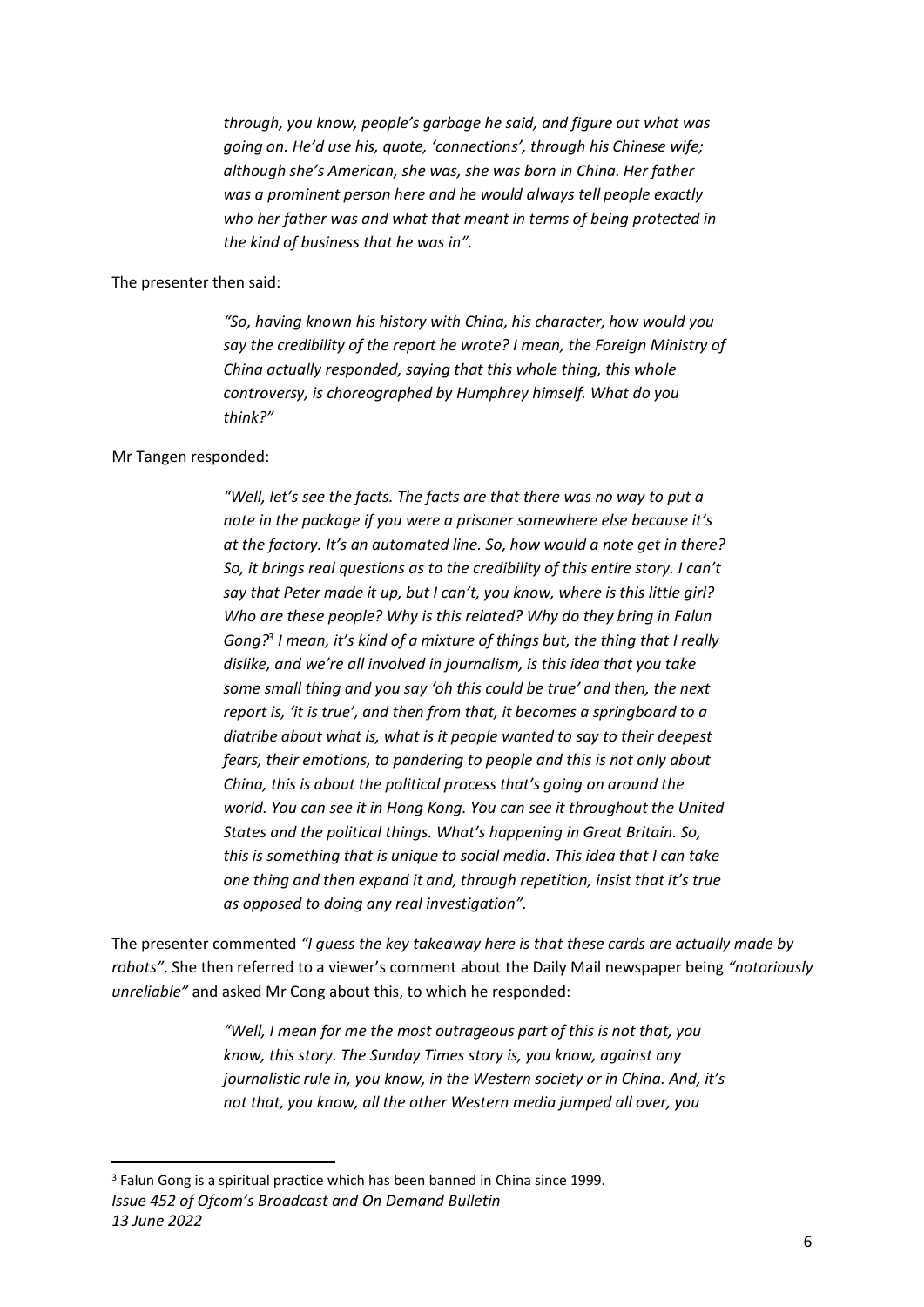*know, without any verification. It's this, that these kind of, type of fabrication, this type of news story, have consequences".*

Mr Cong then spoke about these consequences, which included that other companies were carrying out inspections into the production lines and had suspended production at the factory involved in the story. He said that 70% of the business at this factory was foreign-related so if companies were pressurised to cut ties with the factory then the business would be *"in danger"* and workers would lose their jobs. Mr Cong also commented: *"This is a pattern for, you know, the Western media. That, whenever it comes to China, they jump on stories without any fact without any, you know, balance"*. Mr Cong spoke further about the consequences and said that it was not *"slaves"* who assembled the products, but *"ordinary Chinese people who are trying to make ends meet".* He further added that the products were cheap, not because of forced labour, but because of *"China's complete industrial value chain and the, you know, automation".* Mr Tangen agreed with Mr Cong that there were consequences *"when an irresponsible story like that"* is spread*.* Mr Tangen also added that the reason Chinese companies dominate the manufacturing market was because they run on *"very, very small margins"* and the story was *"certain to ruin his business and all the people that are there".* He also said: *"So from a situation where there's an allegation, irresponsibly not followed up, you're going to have real tragedies".* The presenter agreed: *"this is what irresponsible journalism can do".* Mr Cong then made further comments about the consequences for the factory and its employees.

The presenter read out another comment from a viewer:

*"This is just another fake from the Western media about China, but this time was involved with the UK chain Tesco. Tesco just trying to promote its brand. Don't expect the Western media to be nice when it comes to China".* 

Mr Cong agreed with the comment and then referred to Huawei and the US's concerns about national security. He also said that it was not the first time China's manufacturing sector had been targeted, but that no one can make products cheaper or better than China. Mr Tangen then said:

> *"Let's, let's not conflate this as to China. What we have is an individual who came forward with a story, who seems to have a grudge against China, alright, for his own bad actions. He was the one who made this story. And, I agree with you. The willingness of people in the press and in the West generally, to believe anything bad about China is making the gulf wider".*

Mr Tangen said that the factory owner should seek legal advice and have the matter investigated and decided in the UK courts. He said that *"if he's able to prove this,* [he would be able to] *get a substantial penalty from whoever was behind it".* Mr Tangen then referred to Mr Lee Kuan Yew who he said had *"used the courts, very effectively, to go against those people who made unfounded allegations"* and that other Chinese companies should *"start using the Western ways"*. Mr Cong commented that as a small company, the owner would be unable to afford the legal costs, to which Mr Tangen responded that a law firm *"interested in justice"* should take the case on. He further said: *"I'm sure the story about it being debunked will be completely passed over if that's true, I'm sure they'll be no apology*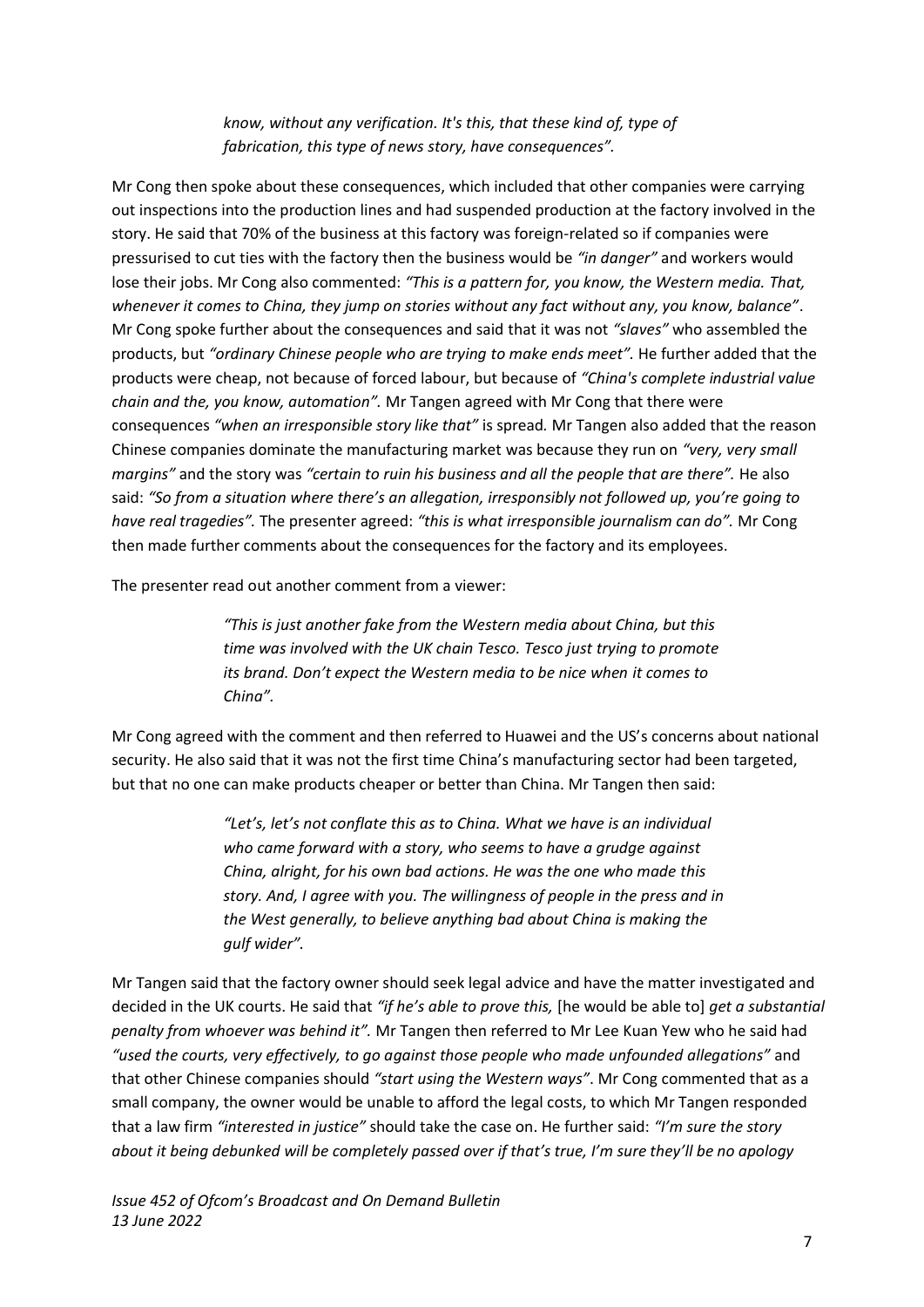*given by any of the newspapers involved. But, for this, right now, the only thing we can think about are these 200 workers and the factory that's going to close".* 

Mr Cong then spoke about an unannounced inspection which was carried out by Disney at the factory. He also said Tesco: *"had been working with the company for ten years without a problem and they said, we have to point this out, just last month it had conducted a review that showed no evidence and these Christmas cards were made way before last month".* He also commented that the story *"doesn't make any sense".* Mr Tangen then said: *"One unfounded story written by somebody who has a grudge, alright, is used to vilify not only these workers and this factory but an entire country".* The presenter then asked: *"But why is it even picked up by all the major news outlets? I mean, shouldn't they provide any evidence backed up when they started, when they decided to run the story?".* Mr Cong responded:

> *"…It's a little bit hard to verify the authenticity of that note, I understand that, you know, from a journalist perspective… however, there's a couple of things we can do…you have to reach out to the company in question, nobody talked to the general manger before the Global Times, and the day after, we talked to the prison, right, that's also… even if they decline to comment, they, you can put it in the piece, that's the basic, that's the minimum they have to do… but none of them did. They took it as face value, as it is a truth and they described that and they make a commentary based on that".*

The presenter then asked whether the media had used the time of year, i.e. the Christmas period, as a way to *"play on people's emotions"* and Mr Tangen said: *"Well, if the story is to be believed, the source probably, whoever was behind this, probably thought this is the right time to do it, because it would grab headlines".* The presenter then asked: *"What do you think is the eventual purpose there, the ultimate purpose there, to choreograph this whole thing? If the story is proved to be not true"* and Mr Tangen responded:

> *"I don't know what. The purpose seems quite clear, to vilify China… and to draw attention to Peter Humphrey and, you know, all the things he's done. He's been looking for a pedestal to talk about his experience for quite some time: his books, he writes articles, he writes to people in China constantly telling them about how terrible it was, but it's all kind of 'me, me, me', it was all 'I was victimised', this type of thing. I'm very highly suspect. This is somebody who is supposed to be a trained journalist, right? He's not somebody who's just speaking. If he wanted to do this story, he could have contacted anyone of these news things and said listen this is, here are the facts, you can interview me, you can interview this little girl, you can attempt to have some journalistic integrity and call the factory and things like this and that would have been a story. As it was, it just seems like it's pandering to this anti-China feeling which is sweeping across the world. Since 2016, right, there's been a huge uptick in anti-Chinese stories, nothing has really changed since 2016, just the perception being pushed by the media".*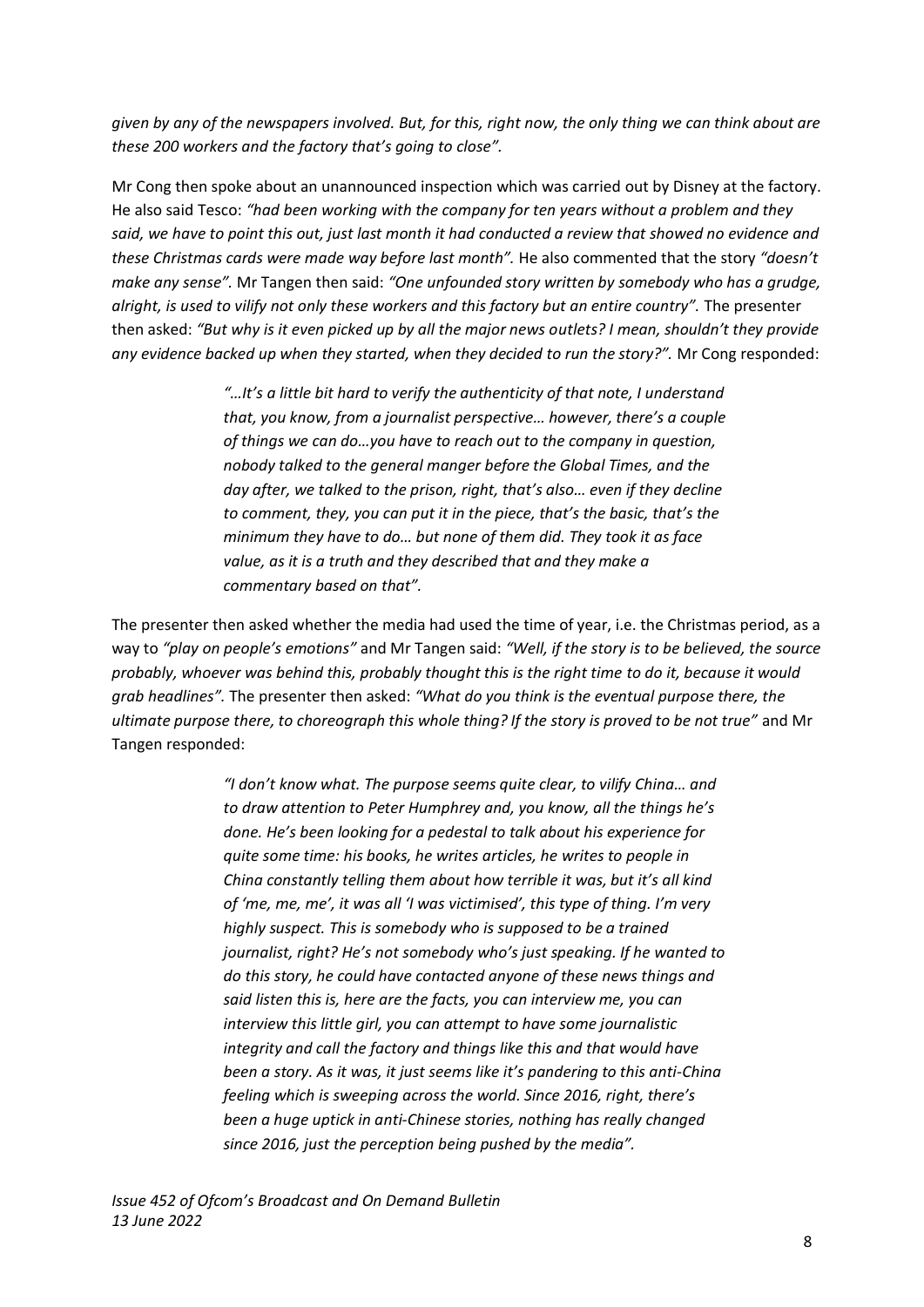The programme ended and there was no further reference to the complainant.

### **Summary of the complaint and broadcaster's response**

#### Complaint

- a) Mr Humphrey complained that he was treated unjustly or unfairly in the programme as broadcast because the programme "attacked" him and a newspaper article he wrote in The Sunday Times<sup>4</sup>. Mr Humphrey said that the programme constituted a serious, one-sided and personal attack which was intended to damage his personal and professional reputation. In particular, Mr Humphrey complained that the programme:
	- i) Implied that the newspaper article Mr Humphrey wrote in The Sunday Times was false and that Mr Humphrey, rather than the Widdicombe family, was the source of the story.
	- ii) Implied that Mr Humphrey fabricated the story as an act of revenge and that the article constituted a deliberate attack on China. Mr Humphrey said that he was portrayed as a convicted criminal "driven by bitterness and hatred". He added that the programme failed to make clear the details of his arrest and detention in China, which included omitting that the alleged charges for which he had been imprisoned in China had always been challenged by him and "disbelieved by a majority of media and organisations in the West".
	- iii) Portrayed Mr Humphrey as an untrained journalist who had not taken steps to verify the contents of the article, for example by approaching those concerned, and implied that he had tried to deceive readers by not making clear he had written the article. The programme also implied that his work qualified as "irresponsible journalism", that the article had hidden certain facts, and that he was biased.
	- iv) Inaccurately reported the contents of The Sunday Times article. Mr Humphrey said that his article did not claim that the factory had hired foreigners. It instead said that the supply chain included foreign prison labour and presented evidence to that effect. Further, the article did not say that the batch of Christmas cards were all made by one company in all processes from printing to packing and putting into containers. He said the prisoners selected and packaged the cards into boxes. In addition, Mr Humphrey had said that it had not been reported that a note had been inserted in the Christmas card, instead a note had been written in the card.

#### Broadcaster's response

CGTN said that *The Point* is a weekday half-hour current affairs programme which presents an indepth analysis of global news stories and features international and Chinese viewpoints and opinions on the subjects under discussion. It said that this particular episode was one of the show's "Headline Buster" editions, where the focus is on dissecting and discussing global headlines to find "the story behind the story". CGTN said that the purpose of the programme is to conduct analysis of how and why stories are reported by a variety of different media outlets. It said that this particular episode reported and commented on the British media's treatment of a story about Florence Widdicombe,

<sup>4</sup> [Tesco charity cards 'packed by China's prison slaves'](https://www.thetimes.co.uk/article/tesco-charity-cards-packed-by-chinas-prison-slaves-v9psp9fqx), The Sunday Times, 22 December 2019.

*Issue 452 of Ofcom's Broadcast and On Demand Bulletin 13 June 2022*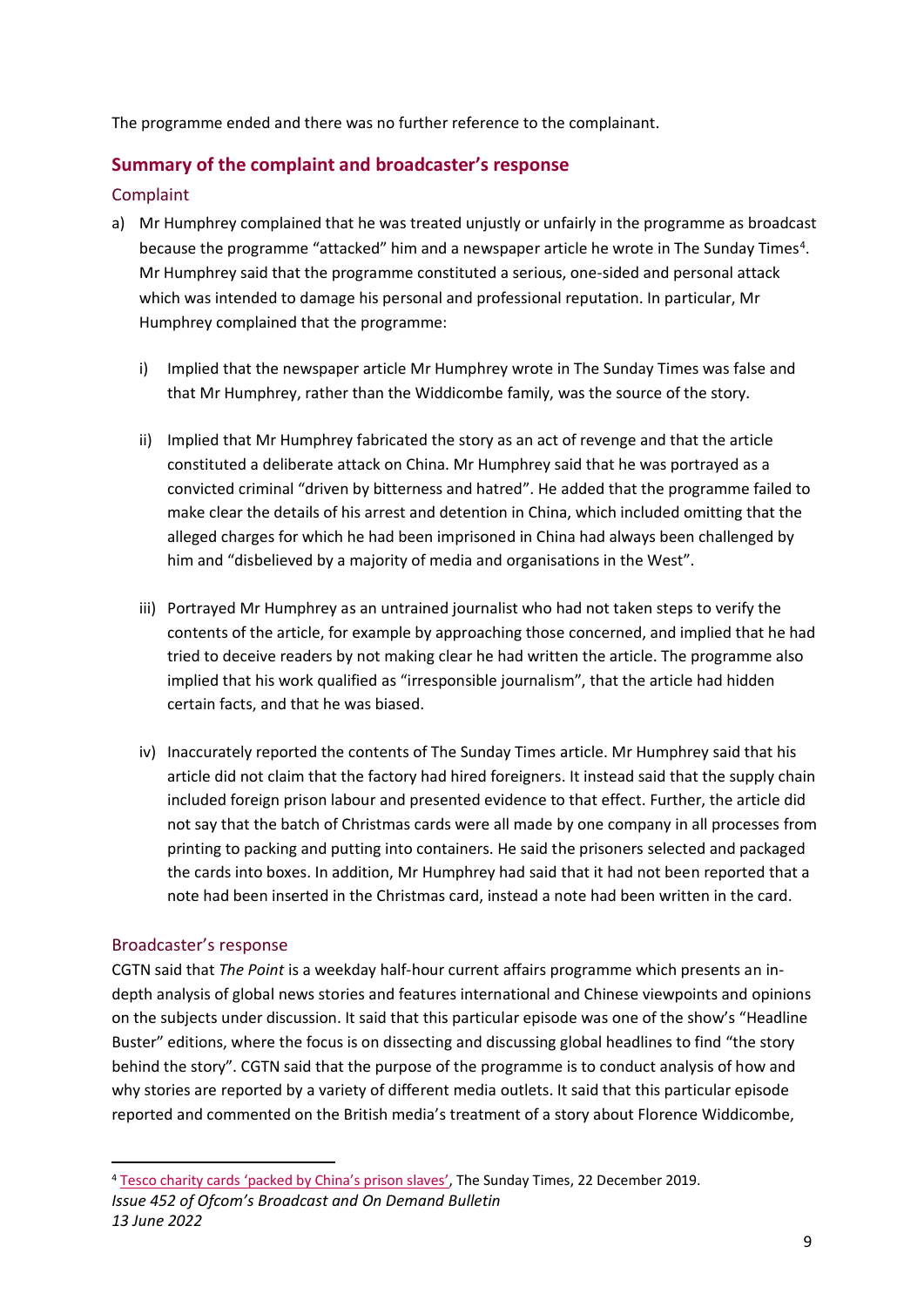and her reported discovery of a message written inside a box of charity Christmas cards. Within this context, it said that it was appropriate that articles such as those in The Sunday Times and the Daily Mail were scrutinised and discussed. It added that the presenter had made clear at the outset of the programme that it would be *"dissecting China-related stories that are making headlines around the world"* and talking to a panel to *"bring* [the audience] *the missing pieces of the China puzzle".* 

#### *Head a(i)*

CGTN said that it did not accept that the programme's analysis of The Sunday Times article, written by Mr Humphrey, was anything more than fair comment or that Mr Humphrey was unfairly criticised.

CGTN said the programme considered The Sunday Times article, which was summarised by the presenter, and then analysed with two studio panel members, who work in journalism, and who gave their opinions on it. CGTN said that the presenter's and panel's view was that the article was biased due to the identity of the writer, and that they questioned its veracity given that the Chinese factory in question strongly refuted that it used prison labour. CGTN said that aspects of The Sunday Times article were appropriately questioned and discussed in the programme.

CGTN said that Mr Humphrey had complained about Mr Tangen's comment that *"what we have is an individual who came forward with a story, who seems to have a grudge against China, all right, for his own bad actions, right. He was the one who made this story".* CGTN said that Mr Tangen was referring to the fact that Mr Humphrey not only wrote the story, but was a key figure in it, and that Mr Tangen did not dispute the Widdicombes' involvement in the story. CGTN said that Mr Tangen's point related to his opinion of The Sunday Times article taking a specific editorial line because of the particular status of the writer, a theme which it said the presenter introduced early in the programme.

#### *Head a(ii)*

CGTN said that, when taking the programme as a whole, it did not accept that the programme implied that Mr Humphrey fabricated the story as an act of revenge and that the article constituted a deliberate attack on China. CGTN said that while the programme made reference to the fact that The Sunday Times had not made clear at the outset of the article that its author was a protagonist in the story, it did not accept that it portrayed Mr Humphrey as a convicted criminal driven by bitterness and hatred or that the programme failed to reflect that Mr Humphrey challenged his conviction and subsequent imprisonment in China. CGTN said it therefore did not accept that Mr Humphrey was treated unjustly or unfairly in the programme.

CGTN then responded to some of the individual points made in Mr Humphrey's complaint:

• CGTN said that Mr Tangen raised fair and legitimate questions about the two newspaper articles, including how a note could appear in the card (in light of the Chinese factory's response to the claims), where and who are the Widdicombes, and what was the relevance of the Falun Gong. CGTN said that Mr Tangen also made it clear that he could not say that Mr Humphrey made up the story, when asked about the Chinese Foreign Ministry's allegation that the story was choreographed by Mr Humphrey. CGTN said that Mr Tangen was clear about what he could not say but also expressed his own opinion of the story by asking questions about certain aspects of it. CGTN said that Mr Tangen went on to comment that he disliked the practice in journalism whereby "it is first said that something could be true, then the next report says it is true, and through repetition in other media, it becomes true*"*, which is exacerbated by politics and social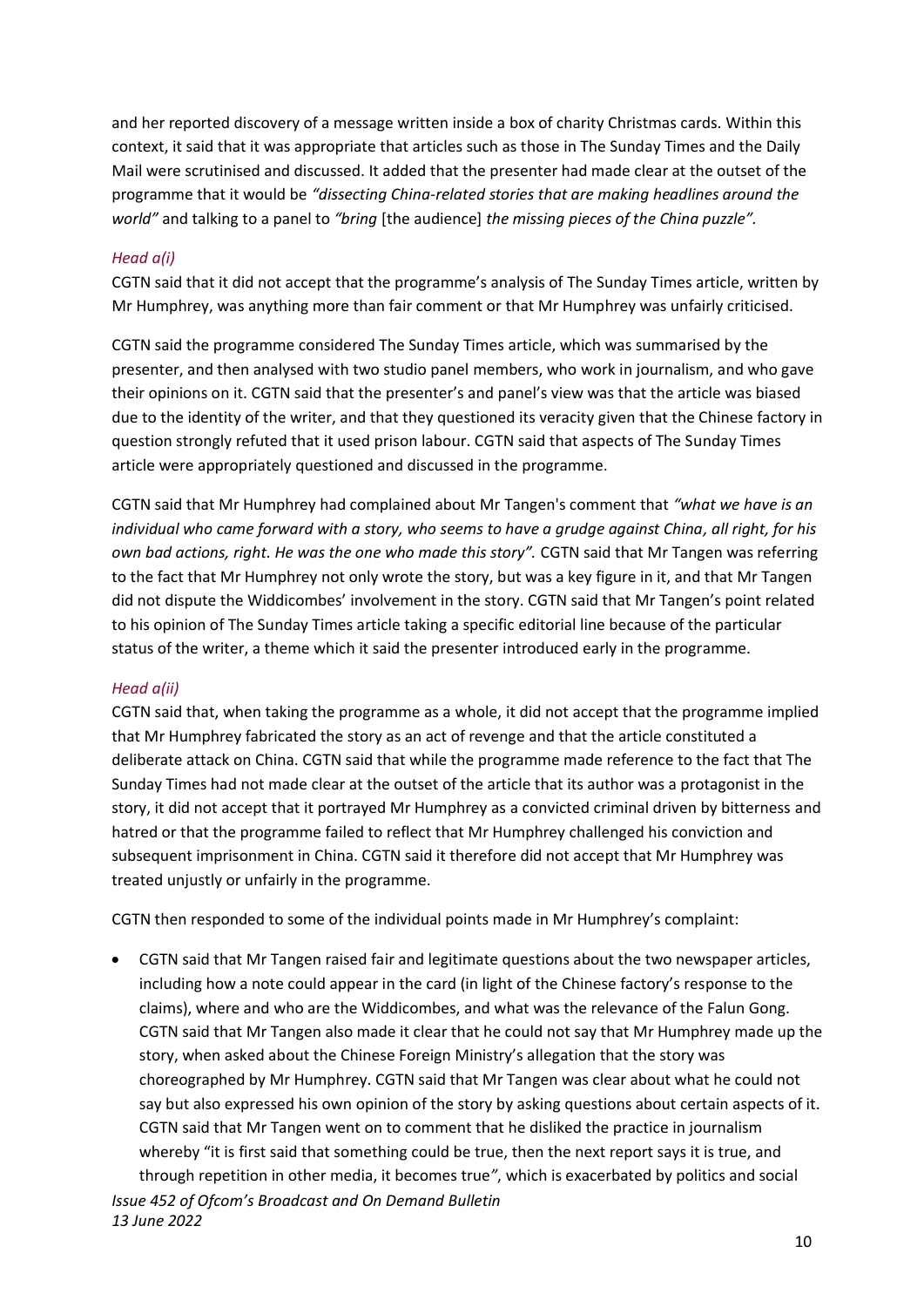media. CGTN said that it does not accept that Mr Tangen's comments were aimed at Mr Humphrey, as he was speaking in a "general sense". CGTN went on to say that as The Sunday Times article was published first, Mr Tangen's remarks were relevant to the re-publications by the British media.

- CGTN said that Mr Tangen gave his opinion that the factory owner should seek legal advice as he may have a case to bring in relation to the allegations, which drew on the Chinese factory's statement that it reserved its rights to sue any media over publishing these "spurious claims". CGTN said that the comments did not imply that The Sunday Times article was fabricated or false. CGTN went on to say that Mr Tangen's later comments (*"the story about it being debunked will be completely passed over if that's true…"*) were general in nature and similarly made on a hypothetical basis.
- In relation to Mr Humphrey's complaint that the programme failed to mention the circumstances of his conviction and imprisonment, CGTN referred to what was said early in the programme about Mr Humphrey regarding his imprisonment. CGTN said that these facts about Mr Humphrey were in the public domain, the majority of which were included within The Sunday Times article, and that the presenter attributed the details of Mr Humphrey's conviction to media reports. CGTN said that the presenter also quoted from The Sunday Times article to reflect Mr Humphrey's own perspective on the reasons why he had been imprisoned in China and that this text was also shown on screen. CGTN said that this made clear Mr Humphrey's version of events in relation to his conviction and imprisonment. CGTN said that while not referenced in the programme, contrary to what The Sunday Times article said, the charges against Mr Humphrey and his wife were heard in court. CGTN said that Mr Humphrey and his wife were tried in the Shanghai No. 1 Intermediate People's Court in 2014 before being convicted and imprisoned, and that a court judgment was available.
- CGTN said that the presenter reported the Chinese government's response to the story in a neutral way. CGTN said that the presenter also reported on the responses of the Chinese factory and Tesco to the allegations made by The Sunday Times article, thereby impartially providing the audience with the responses from those involved in the story. CGTN said that the programme introduced the Chinese factory's response to The Sunday Times article and other Chinese perspectives, such as that of the Chinese government. CGTN said this did not constitute unfair or unjust treatment of Mr Humphrey as the programme was providing additional perspectives that were not contained in the article.
- With regards to Mr Tangen's comments about "expat life", CGTN said that Mr Tangen was describing in general terms what it was like to be an expat in the days that Mr Humphrey lived in China. CGTN said that Mr Tangen said that it was widely known that Mr Humphrey had been convicted and imprisoned for committing offences in China (which the programme made clear Mr Humphrey disputed), and that he had written extensively about his experience. CGTN said that, based on this, Mr Tangen suggested that Mr Humphrey had a grudge against China. CGTN said that the incomplete nature of The Sunday Times article was a key theme that the presenter had already introduced earlier in the programme, and was a fair and honest opinion to hold, as well as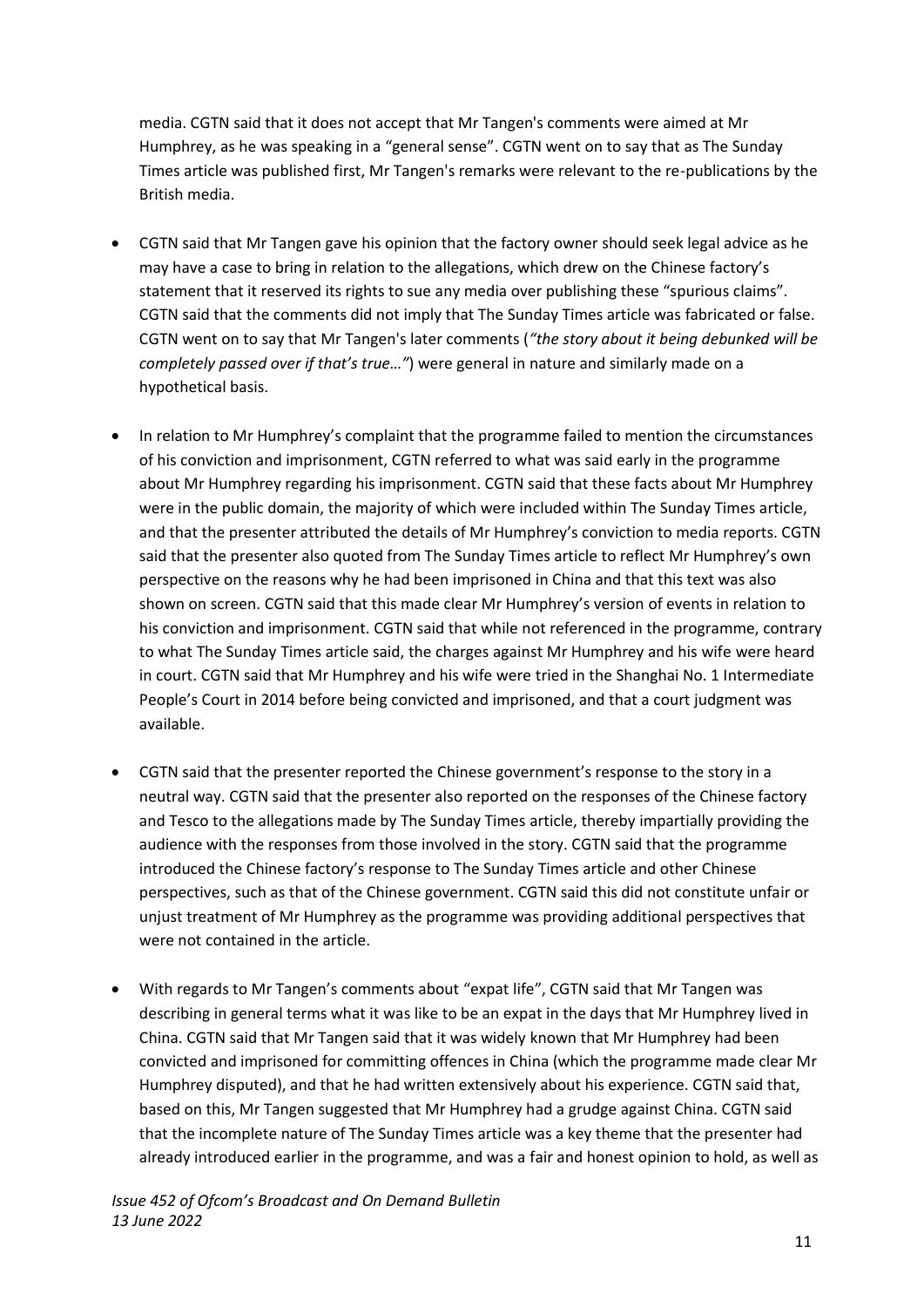a fair criticism to make of The Sunday Times' reporting, given the relevant background facts. CGTN said that it did not constitute unfair and unjust treatment of Mr Humphrey.

- CGTN said that Mr Humphrey appeared concerned about Mr Tangen's comments that if the story was indeed true, the purpose of it was to "draw attention to Mr Humphrey's own negative experience in China and to vilify China". CGTN said that Mr Humphrey was also concerned about Mr Tangen's comment and question regarding "how it is possible for a writer with a bias against China to write a story that is used to vilify the workers in the Chinese factory and the country of China". CGTN said the presenter asked Mr Tangen what he thought the purpose of the story was, and that in response, Mr Tangen spoke about the "writer's purpose", basing his opinion on the evidence of the "writer's background and own negative experience in China, which the writer has written and spoken about extensively". CGTN said that, on the basis of that evidence, Mr Tangen gave his opinion that the purpose of the story was about Mr Humphrey drawing attention to his own story, which it said The Sunday Times article did, and to criticise China. CGTN said that this was a fair and honest opinion to make, given the relevant background facts, and did not constitute unfair or unjust treatment of Mr Humphrey.
- CGTN added that Mr Humphrey appeared to suggest that he does not have a grudge against China. CGTN said that Mr Humphrey has written and spoken about publicly that he felt he had a very negative experience in China after he and his wife were convicted of criminal offences and imprisoned there on what he claims were bogus charges. CGTN said that, as a result, it cannot be denied that Mr Humphrey has strong negative feelings against China, and this was highly relevant background for the programme's contributors to take into account during their review of The Sunday Times article.

#### *Head a(iii)*

CGTN said that it did not accept that the programme as a whole portrayed Mr Humphrey as an untrained journalist; suggested that Mr Humphrey tried to deceive readers by not making clear he had written the article; or suggested that the article had hidden certain facts. CGTN said that while the programme fairly critiqued The Sunday Times article in certain respects, it did not accept that Mr Humphrey was treated unjustly or unfairly in the programme.

CGTN then responded to some of the individual points made in Mr Humphrey's complaint:

• CGTN said that Mr Humphrey had raised concerns about the programme's claim that he had not declared his personal interest/involvement in the story at the outset of The Sunday Times article. CGTN said that the presenter explained that Western journalists are usually taught to avoid writing stories about themselves. CGTN said that the presenter then gave her opinion that while The Sunday Times article initially appeared like a normal news report, in her opinion it was a firstperson commentary. CGTN said that the presenter expressed her view that this was not responsible journalism and such a story should make clear from the outset that the writer has a personal interest and involvement in the story to ensure that the readers are aware of the writer's potential conflict of interest. CGTN said that this was a fair critique of The Sunday Times article and does not constitute unfair or unjust treatment of Mr Humphrey. In particular, CGTN said that the presenter's comments did not suggest that any deception was involved, but rather expressed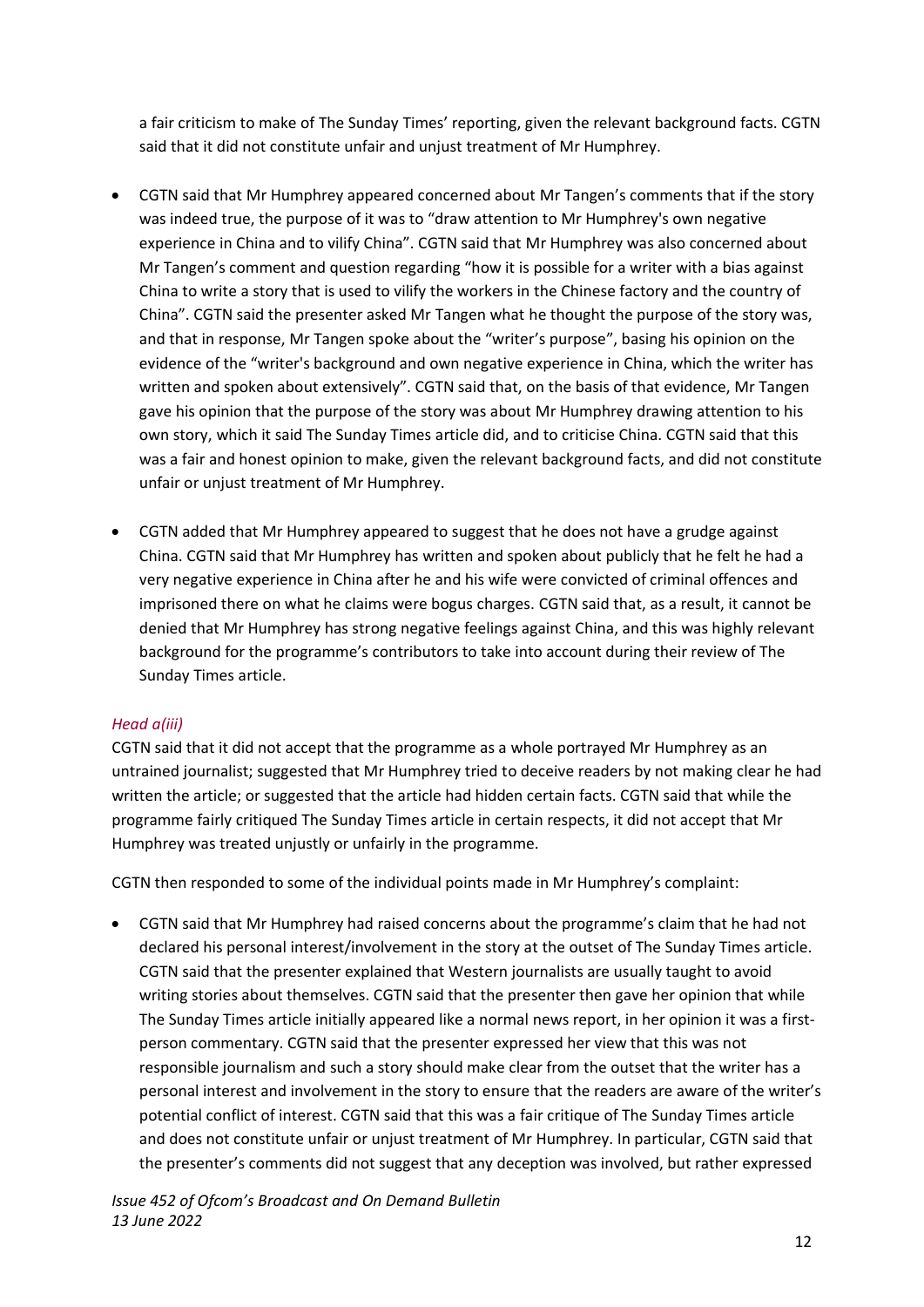her view that it was irresponsible of The Sunday Times and that the writer's own involvement in the story should have been made clear at the start of the article.

- CGTN said that Mr Humphrey complained about the presenter's comment that, while The Sunday Times article contained his explanation of why he was jailed in China, the article was biased and The Sunday Times failed to fully inform its audience of this. CGTN said that the presenter was giving her own opinion on the content and presentation of The Sunday Times article and this did not constitute unfair or unjust treatment of Mr Humphrey. CGTN then reiterated that the presenter made clear in the programme that Mr Humphrey said the charges that he and his wife were imprisoned for were "bogus".
- CGTN said that Mr Humphrey complained about Mr Cong's comments that the other media outlets that picked up on this story could have reached out to the Chinese factory with which Tesco contracted in order to obtain its response to the allegations, and the prison, to verify the original story. CGTN said that Mr Cong made these comments in response to the presenter's question regarding "whether other [emphasis by CGTN] major news outlets who picked up on this story should do their own fact-checking". CGTN said that Mr Cong acknowledged the difficulty of verifying the authenticity of the note in question and went on to say that the other media outlets could have and should have approached the Chinese factory and prison for comment, to independently verify the story. CGTN said that it is clear that these comments did not relate to The Sunday Times article itself and therefore could not amount to unfair or unjust treatment of Mr Humphrey.
- CGTN said that, in Mr Tangen's opinion, Mr Humphrey could have suggested that he and Florence Widdicombe be interviewed by a separate journalist, rather than writing the article himself, and that The Sunday Times story pandered to the anti-China sentiment across the world. CGTN said that these comments by Mr Tangen formed part of the comments he made regarding Mr Humphrey's own negative experience in China, which Mr Humphrey has continued to write and speak about extensively. CGTN said that the point that Mr Tangen was making related to the same opinion that had been given repeatedly in the programme regarding the bias of The Sunday Times article by using a writer with an axe to grind against China. CGTN said that Mr Tangen merely suggested that Mr Humphrey could have been interviewed, alongside Florence Widdicombe, by a newspaper journalist who did not have a direct interest or personal involvement in the story and that Mr Tangen was offering his opinion on what he thought would have been a better way of handling the story, and accordingly this did not constitute unfair or unjust treatment of Mr Humphrey.

#### *Head a(iv)*

CGTN said that it did not accept that the programme inaccurately reported the contents of The Sunday Times article and therefore Mr Humphrey was not treated unjustly or unfairly in the programme.

CGTN then responded to some of the individual points made in Mr Humphrey's complaint:

• CGTN said that the programme did not suggest that The Sunday Times article claimed the Chinese factory hired foreign workers. CGTN reiterated its point above that the presenter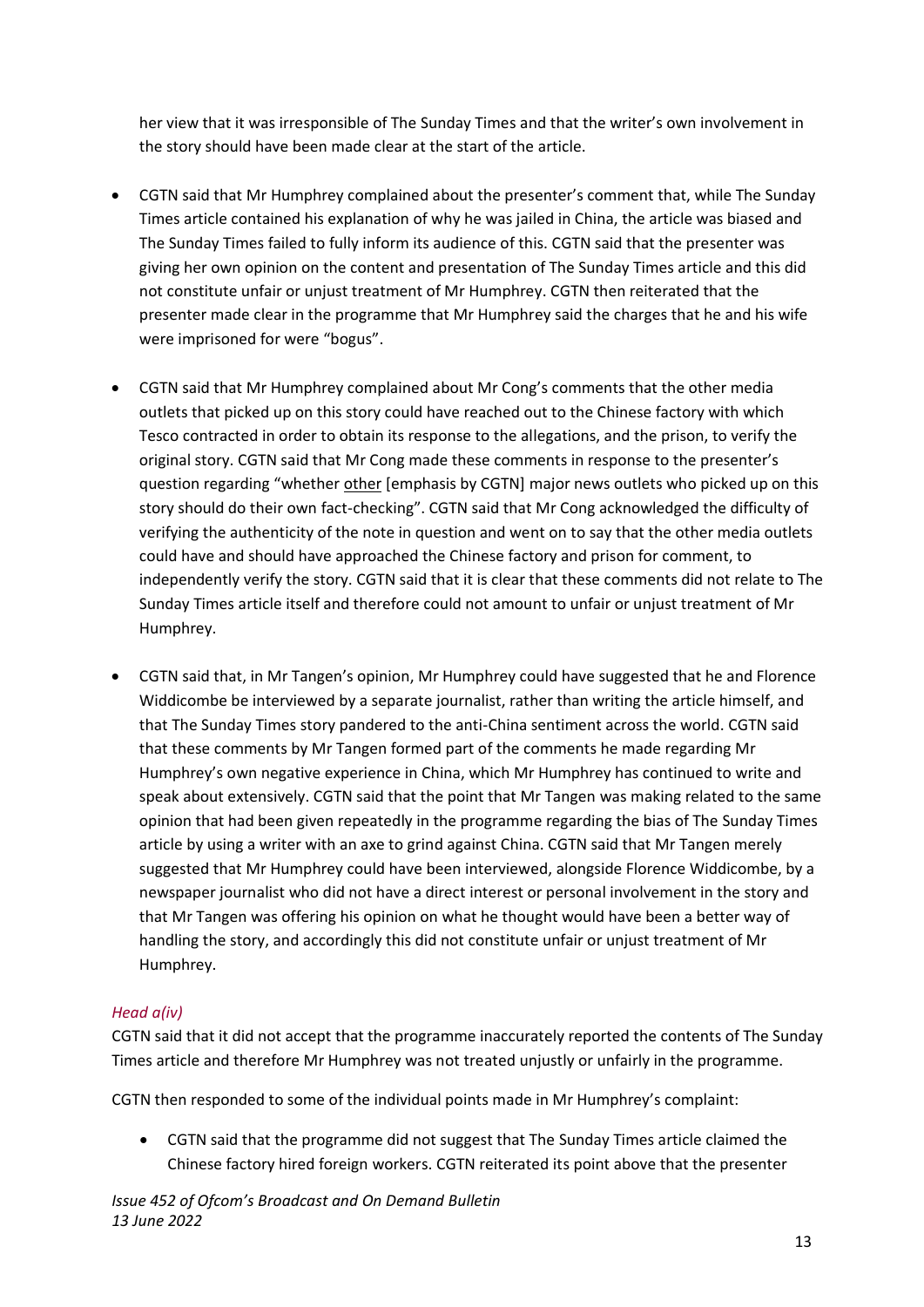asked *"How did the company respond to the accusations of forced labour?"*, to which the reporter responded *"*…*The Chairman was very angry at the accusation, calling it completely fabricated and denied any business links with the Qingpu prison. And, he said the batch of the Christmas cards were made in Yunguang company in all processes: from printing, to packing and then putting into containers for exports. And, he could definitely say that all of them were made by the Chinese people and there were no chance of writing anything on cards because workers were not allowed to bring pens into the workshop*…*"* [emphases by CGTN]. CGTN said it noted that the content of the message in the card, as reported by The Sunday Times, said "We are **foreign prisoners** in Shanghai Qingpu prison China **forced** to work against our will…". CGTN said that the presenter of the programme had earlier summarised that the general manager of the Chinese factory had confirmed that it had no connection with any prison and didn't even hire foreigners.

- CGTN said that it was not the case that the programme suggested The Sunday Times article said that the batch of Christmas cards were all made by one company, in all processes from printing to packing and putting into containers for export. CGTN said that the relevant section of the programme related to when the presenter asked the reporter about how the Chinese factory responded to the accusations of forced labour (as set out above). CGTN said that it was clear from this quote that the programme reported that it was the Chairman of the Chinese factory, not The Sunday Times or Mr Humphrey, who said that the batch of Christmas cards were made by one company and covered all processes from printing to packing and then putting into containers for export. CGTN said that the quote was not untrue as alleged by Mr Humphrey nor had it been misattributed. CGTN said that it did not dispute that The Sunday Times article said: "The foreign prisoners just package the cards. They pick different designs, put them into boxes, seal them and pack them into shipping cartons". However, CGTN said that the programme reported that the Chinese factory disputed that it was possible for any prisoners to package the cards, as packing the cards and putting them into containers for export all took place in the Yunguang company.
- CGTN said that Mr Humphrey complained that Mr Tangen's comment regarding putting a note in the package was a "flagrant distortion of the facts", as The Sunday Times article did not say a physical note was inserted in the card, but that a message was written in the card. CGTN said that while Mr Tangen characterised the message in the card as a *"note in the package"*, it was clear from the presenter's report earlier in the programme, during which an image of the inside of the card was shown, that a message was written in the card, and therefore, that Mr Tangen was referring to the same message. CGTN also said it noted that The Sunday Times article itself said "I do not know...who sneaked this note into the Tesco cards". CGTN said that at no point did Mr Tangen or any other person on the programme refer to there being a physical note placed in the card. CGTN said that this was not a flagrant distortion of the facts and did not give rise to any unfair or unjust treatment of Mr Humphrey.

*Issue 452 of Ofcom's Broadcast and On Demand Bulletin 13 June 2022* CGTN concluded by noting that Mr Humphrey made a general comment in his complaint that CGTN did not invite him to join the programme or seek a response from him. CGTN said that as the programme clearly focused on the British media's coverage of the story, and as the perspective of The Sunday Times and its writer was represented through what was written in The Sunday Times article,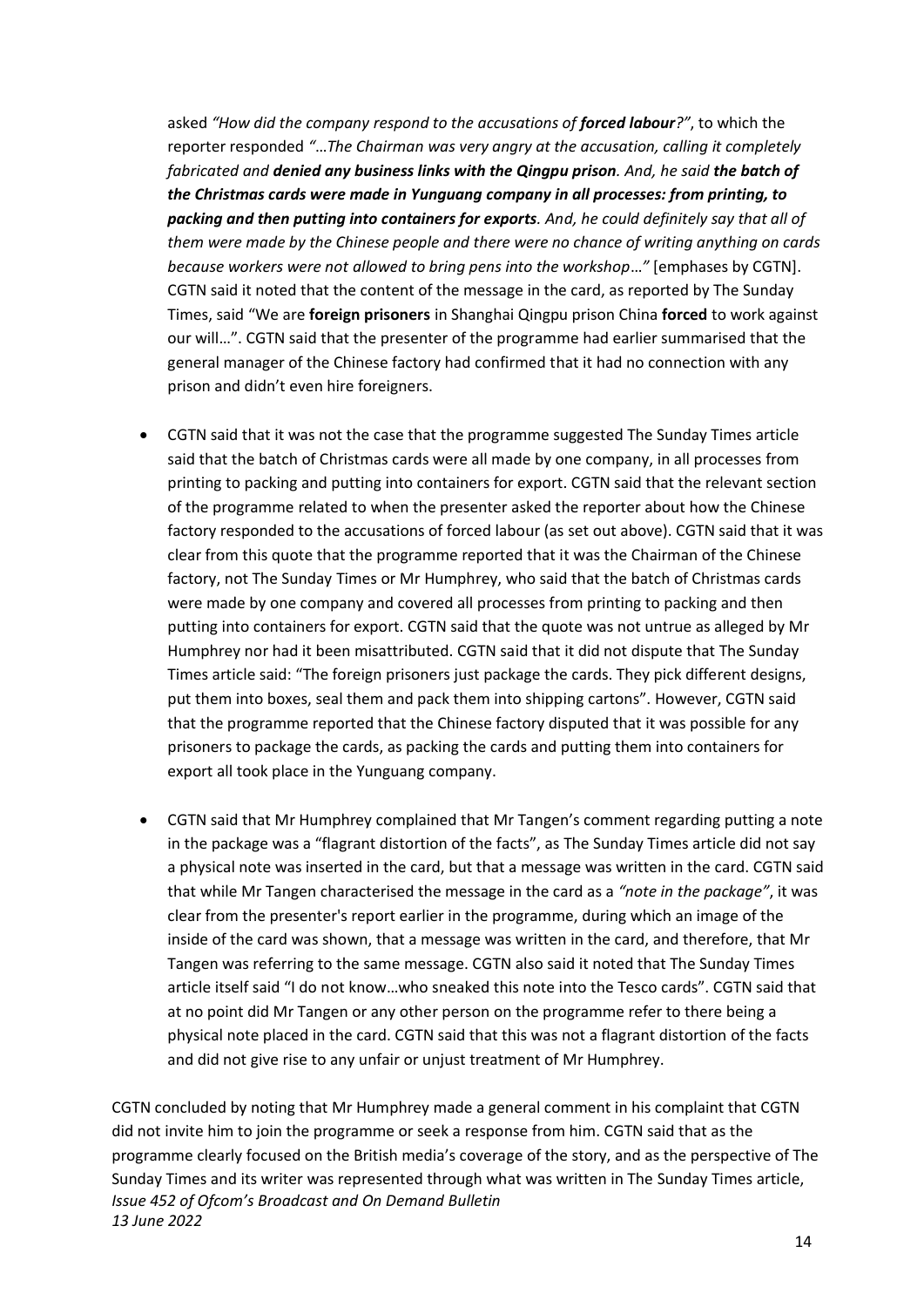CGTN did not consider it necessary to seek a response from The Sunday Times or Mr Humphrey. CGTN said that it noted that neither CGTN nor Ofcom have received a complaint from The Sunday Times.

# **Preliminary View**

Ofcom prepared a Preliminary View that the complaint should be upheld in part. Both parties were given the opportunity to make representations on the Preliminary View. Both parties made representations, which are summarised below insofar as they are relevant to the complaint entertained and considered by Ofcom.

# The complainant's representations

Mr Humphrey stated he agreed with Ofcom's decision that CGTN did not take reasonable steps to ensure the materials produced were not unfair, and that material facts were not presented, disregarded or omitted in a fair manner, and inaccurately reported on the content in question. Mr Humphrey said that he continued to hold the view that "the programme constituted a serious, onesided and personal attack which intended to damage his personal and professional reputation". He said that he considered the programme had resulted in unfairness in relation to the entirety of his complaint. In particular, Mr Humphrey said:

- The Sunday Times article never said that prisoners made Christmas cards; it only said they packaged them. Mr Humphrey said that the programme "stilted" the story to make it look like the article had said they made the cards, in order to "attack" the article for a "non-existent claim".
- The Chinese court judgment, in relation to the previous criminal case against Mr Humphrey, is not available. He said that it is sealed and private, not public.
- The programme misrepresented his strong negative feelings about what happened to him in China, as being strong negative feelings towards China and the Chinese people. Mr Humphrey said that this was a gross misrepresentation and a lie.
- The programme broadcast misrepresentations made by Mr Tangen about Mr Humphrey, and he was not invited to give his "own side of that story".
- Contrary to what the programme said, Mr Humphrey and the Widdicombe family were interviewed by other independent journalists and that he was heavily questioned about the sources. Mr Humphrey said that the suggestion that they did not submit to interview by independent media is a lie. Mr Humphrey also said that Florence Widdicombe was photographed by a news photographer holding the cards before The Sunday Times issued the story and that he was not at the interview. Mr Humphrey said that this was one of the methods used by the newspaper to "vet, double-check, and verify" the story.
- The owner of the manufacturer only made comments to the Chinese state-controlled press, not to foreign media directly. Mr Humphrey said that in the published comments, the manufacturer never addressed the accusation made in The Sunday Times story i.e. that prisoners were allegedly packaging the cards as opposed to making them.
- He was not invited to comment on the claims made in the programme.
- The programme criticised the follow-up media, saying nobody had contacted the prison. However, he said that it was clear from multiple media reports that international media did try to speak to the prison and to the manufacturer and were rebuffed.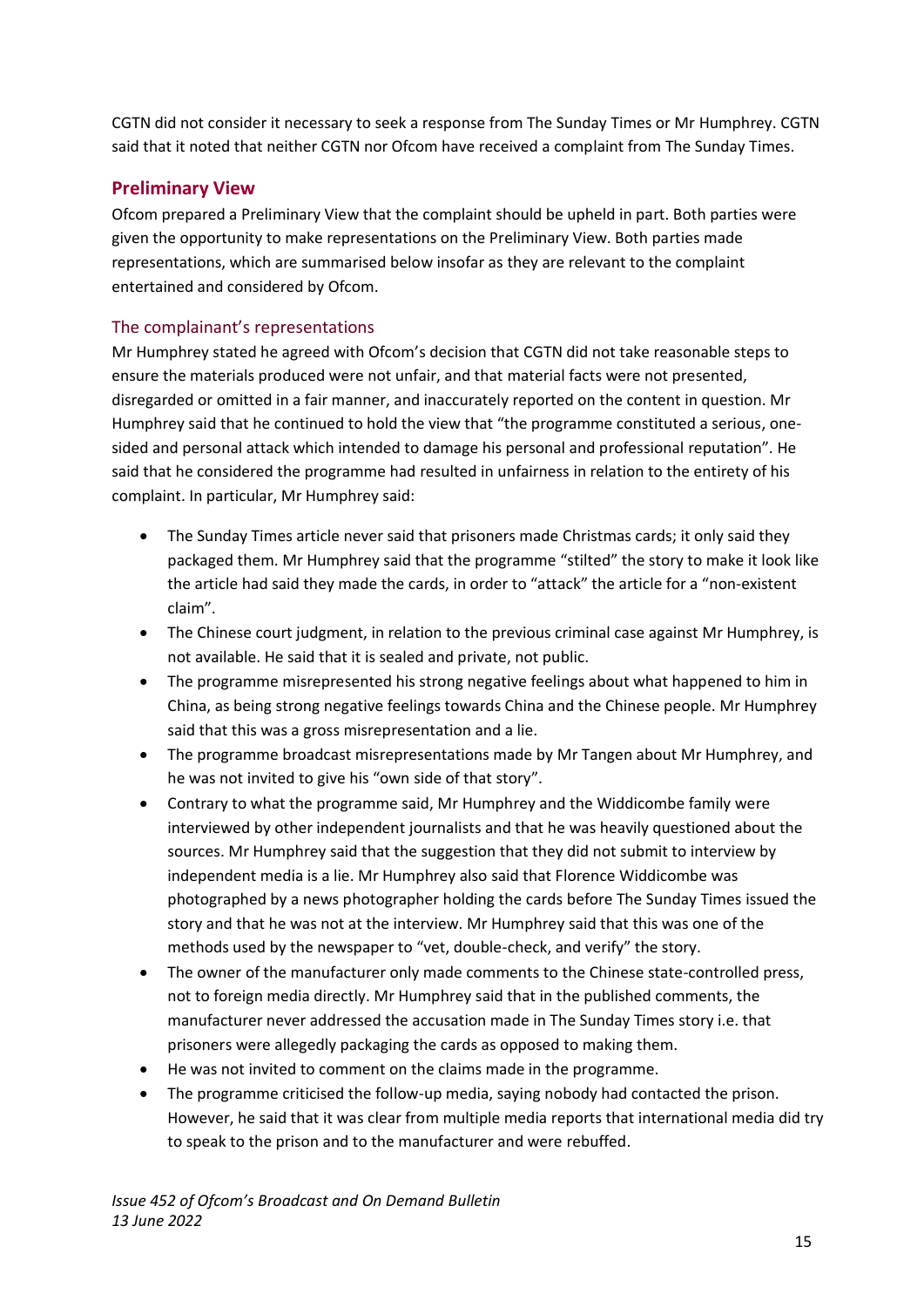• Guests' comments on the "packaging issue" were not consistent with the public comments made by the owner of the manufacturer.

# The broadcaster's representations

CGTN said that it disagreed with Ofcom's Preliminary View to uphold in part Mr Humphrey's complaint and said that it did not accept that the programme treated Mr Humphrey unjustly or unfairly. CGTN reiterated that Mr Humphrey was not invited to join the programme or provide a response, as the programme was "clearly focused on the British media's coverage of the story", and as stated in their previous representations, the perspective of The Sunday Times and its writer was represented through what was written in the article, it did not consider it necessary to seek a response from The Sunday Times or Mr Humphrey.

# **Decision**

Ofcom's statutory duties include the application, in the case of all television and radio services, of standards which provide adequate protection to members of the public and all other persons from unjust or unfair treatment in programmes in such services. These standards are set out in the Ofcom Broadcasting Code (the "Code"), $5$  which must be complied with by all broadcasters under the terms of their Ofcom licence.

In carrying out its duties, Ofcom has regard to the need to secure that the application of these standards is in the manner that best guarantees an appropriate level of freedom of expression. Ofcom is also obliged to have regard, in all cases, to the principles under which regulatory activities should be transparent, accountable, proportionate and consistent, and targeted only at cases in which action is needed.

In reaching this decision, Ofcom carefully considered all of the relevant material provided by both parties. This included a recording and transcript of the programme as broadcast, and both parties' written submissions, including both parties' representations on Ofcom's Preliminary View. After careful consideration, however, we considered that the points raised did not materially affect the outcome of Ofcom's Preliminary View to uphold in part this complaint.

When considering complaints of unjust or unfair treatment, Ofcom has regard to whether the broadcaster's actions ensured that the programme as broadcast avoided unjust or unfair treatment of individuals and organisations, as set out in Rule 7.1 of the Code. In addition to this Rule, Section Seven (Fairness) of the Code contains "practices to be followed" by broadcasters when dealing with individuals or organisations participating in, or otherwise directly affected by, programmes. Following these practices will not necessarily avoid a breach of Rule 7.1 and failure to follow these practices will only constitute a breach where it results in unfairness to an individual or organisation in the programme.

We considered Mr Humphrey's complaint that he was treated unjustly or unfairly in the programme as broadcast because the programme "attacked" him and a newspaper article he wrote in The Sunday Times, and that the programme constituted a serious, one-sided and personal attack which intended to damage his personal and professional reputation.

<sup>&</sup>lt;sup>5</sup> See the [version of the Code](https://www.ofcom.org.uk/__data/assets/pdf_file/0016/132073/Broadcast-Code-Full.pdf) in force at the date of broadcast.

*Issue 452 of Ofcom's Broadcast and On Demand Bulletin 13 June 2022*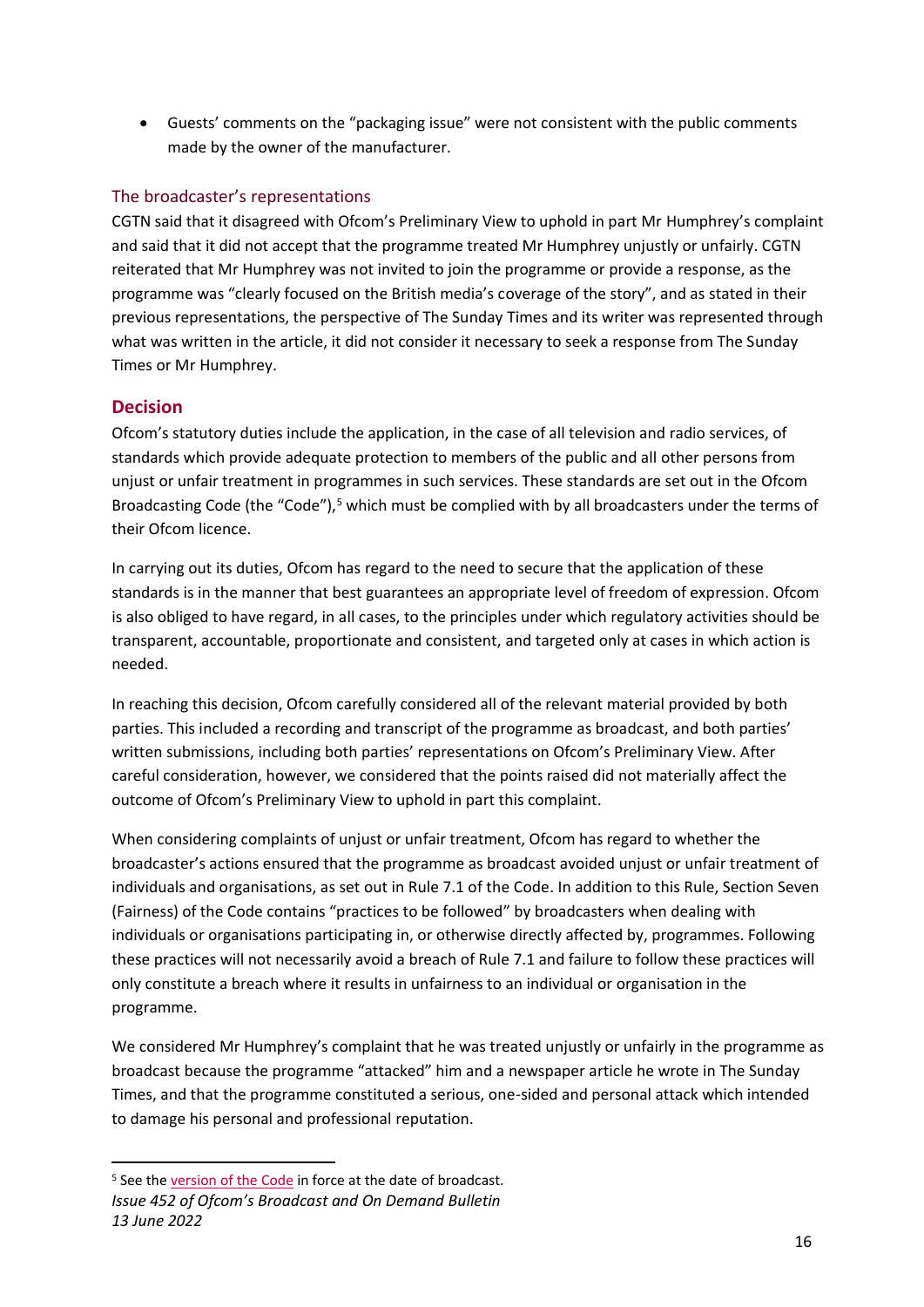In considering this complaint we had particular regard to the following Practices of the Code:

Practice 7.9 states that:

"Before broadcasting a factual programme (…), broadcasters should take reasonable care to satisfy themselves that material facts have not been presented, disregarded or omitted in a way that is unfair to an individual or organisation".

#### Practice 7.11 states that:

"If a programme alleges wrongdoing or incompetence or makes other significant allegations, those concerned should normally be given an appropriate and timely opportunity to respond".

Ofcom recognises broadcasters' right to freedom of expression and the public interest in allowing them to broadcast programmes on matters of interest provided they comply with the Code. However, in presenting material in programmes, reasonable care must be taken by broadcasters not to do so in a manner that causes unfairness to people or organisations. Whether a broadcaster has taken reasonable care to present material facts in a way that is not unfair to a person or an organisation will depend on all the particular facts and circumstances of the case including the seriousness of any allegation made against them, and the context in which such allegations are made.

We began by considering the context in which the claims were made in the programme about Mr Humphrey. As set out in the "Programme summary" above, the programme discussed the story of a six-year-old British girl, who claimed to have opened a box of Tesco charity Christmas cards and found a message written inside one of the cards. The message, purported to be from prisoners in Shanghai Qingpu Prison in China, said: *"We are foreign prisoners in Shanghai Qingpu Prison, China. Forced to work* against *our will. Please help us and notify human rights organisation use the link to contact Mr Peter Humphrey Ft.com/humphrey"*. The programme then set out to present the *"two sides of the story"*, which included a response from the factory owner who denied the claim, to enable viewers to decide *"whether the allegations are true or* [false]*".* We understood that The Sunday Times was the first newspaper to report on the story and that the article had been written by the complainant, Mr Humphrey. We took into account this context in considering each specific element of the complaint of unjust or unfair treatment.

There were four elements to Mr Humphrey's complaint which we have considered in turn below.

#### *Heads i) and ii)*

We considered Mr Humphrey's complaint that the programme implied that the newspaper article Mr Humphrey wrote in The Sunday Times was false and that Mr Humphrey, rather than the Widdicombe family, was the source of the story. We also considered his complaint that that the programme implied that he fabricated the story as an act of revenge and that the article constituted a deliberate attack on China. Mr Humphrey said that he was portrayed as a convicted criminal "driven by bitterness and hatred" and that the programme failed to make clear the details of his arrest and detention in China, which included omitting that the alleged charges for which he had been imprisoned in China had always been challenged by him.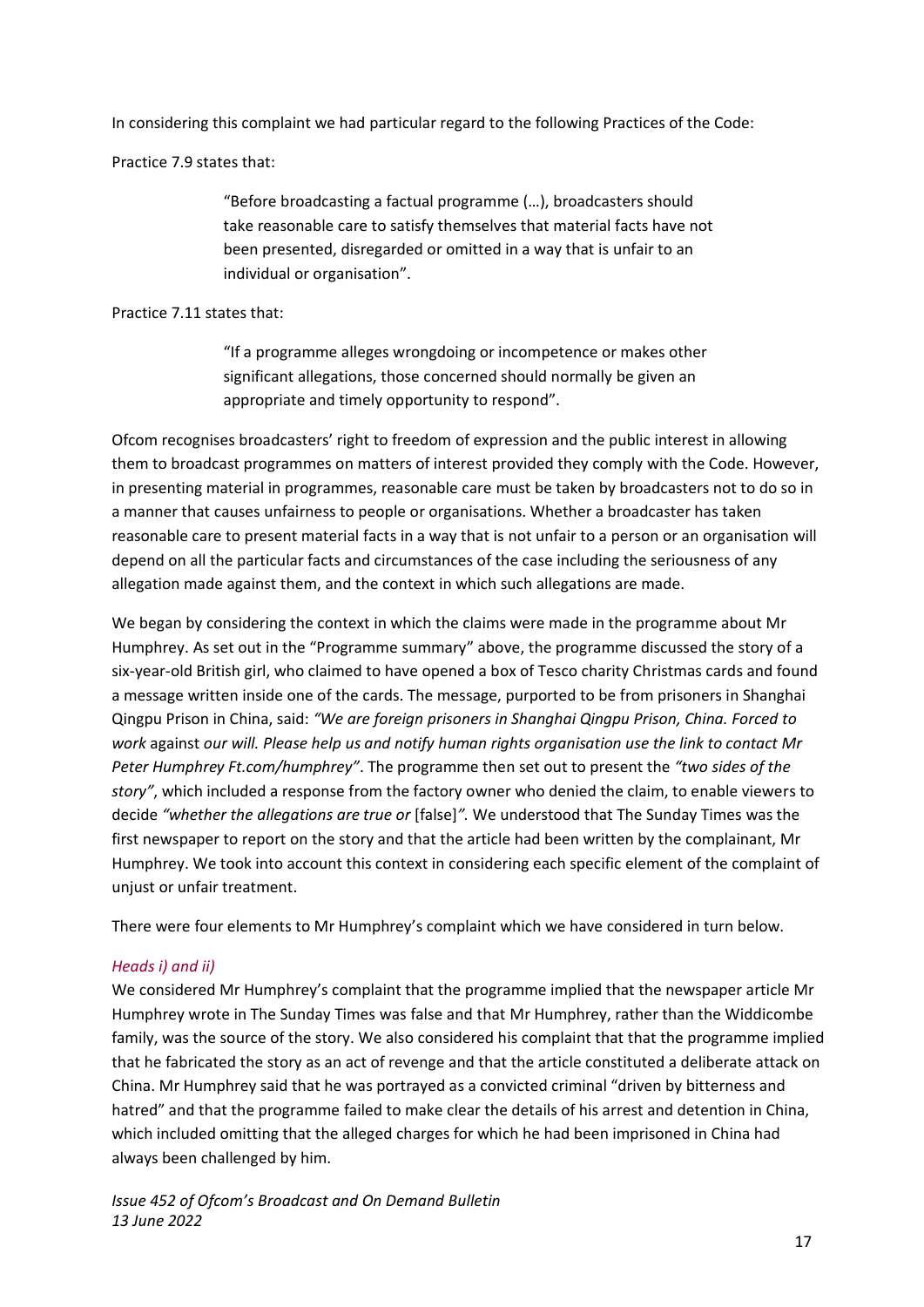As set out in the "Programme summary" section above, the presenter explained that a six-year-old British girl, Florence Widdicombe, had found a message written inside a Christmas card purported to be from prisoners who had alleged they were subject to forced labour. The presenter said that *"the card also specifically urged the recipient to contact Mr Peter Humphrey, a former British journalist, who actually served time in a Chinese prison during 2014 and 2015"* and that *"according to media reports, China had accused and convicted Humphrey of illegally accessing the private information of Chinese citizens…".* In addition, the presenter said that the British girl's father had contacted Mr Humphrey *"who himself wrote a story for The Sunday Times"* and that this then led to other *"Western media outlets"* also reporting on the matter. The presenter then said that *"China's Ministry of Foreign Affairs said it had sought information from relevant government departments and concluded that, on this accusation, was nothing but a, quote, 'drama choreographed by Peter Humphrey…himself'. Now the government spokesperson also challenged Humphrey's credibility as a former prisoner and said he's simply 'publicity hungry'".* 

After setting out the position of the owner of the factory where the card was made, who denied the allegations, the presenter said *"these are the two sides of the story but, whether the allegations are true or* [false]*, you can decide by yourself. We trust our viewers' judgement".*

The presenter later referenced Mr Humphrey's article where she said that he explained *"his version of why he was jailed in China: 'My activities upset the Chinese government, which jailed both me and my American wife, Yu Yingzeng, on bogus charges that were never heard in court'".* The presenter then said, *"For its part, China says he was imprisoned for 'illegally accessing the private information of Chinese citizens'".* 

We took into account that later, having presented the position of the factory in question, who denied the claims, Mr Tangen, a guest on the programme, provided his view that the explanation given *"seems to suggest that there were ulterior motives. You know, how is it possible that, you know, this note shows up, some little girl then to, you know, Peter Humphrey?"* Mr Tangen explained that he knew Mr Humphrey personally and then said:

> *"*[Mr Humphrey] *is somebody who, if you read through his background notes, has a definite grudge against China. He's only known really, famously, for being incarcerated and giving a tearful confession about all the things that he did wrong and then afterwards, after being released for compassionate concerns regarding his health, he went back to England, he wrote a book and described how he had been victimised...".*

The presenter said to Mr Tangen:

*"So, having known his history with China, his character, how would you say the credibility of the report he wrote? I mean, the Foreign Ministry of China actually responded, saying that this whole thing, this whole controversy, is choreographed by Humphrey himself. What do you think?"* 

#### Mr Tangen responded: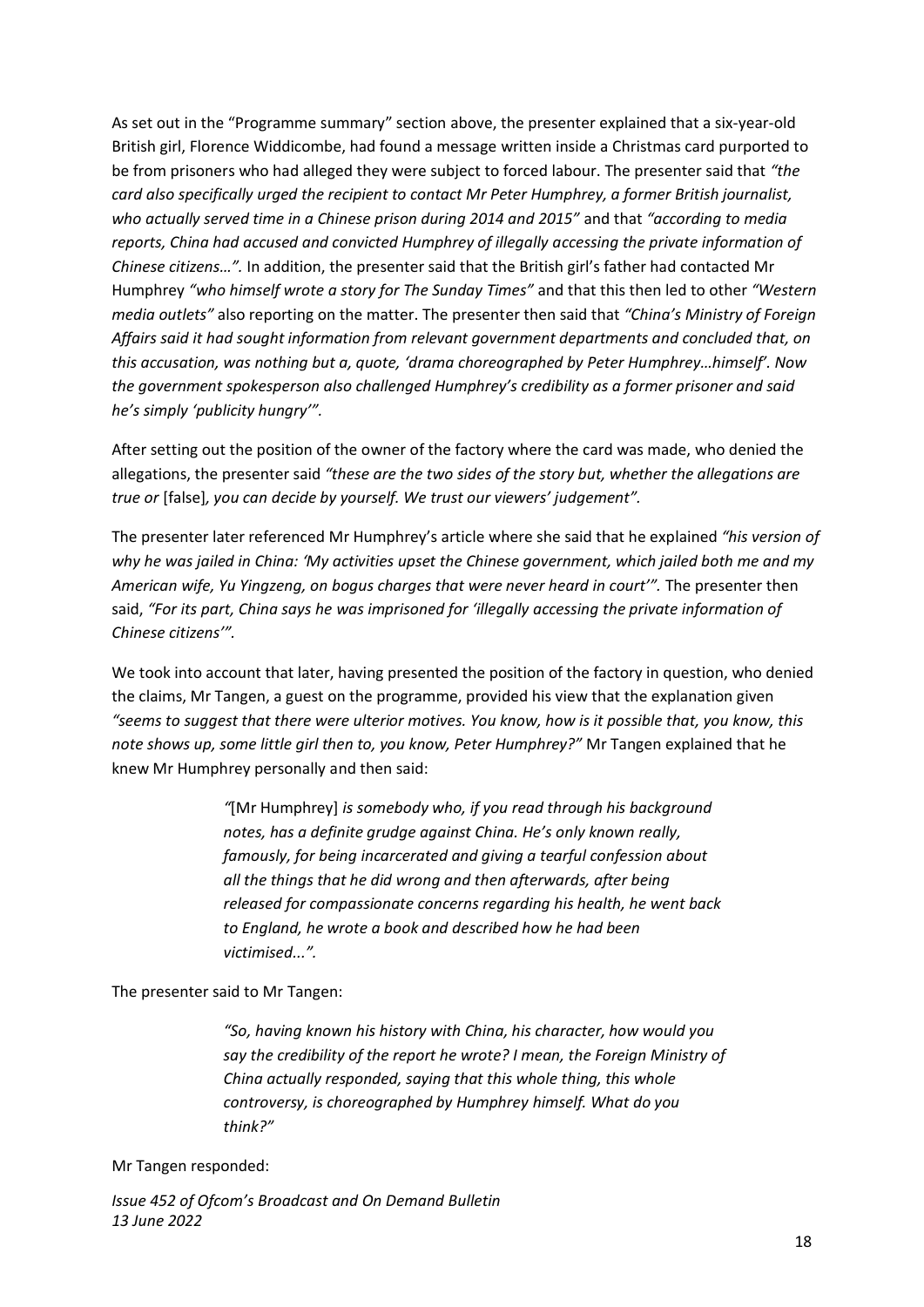*"Well, let's see the facts. The facts are that there was no way to put a note in the package if you were a prisoner somewhere else because it's at the factory. It's an automated line. So, how would a note get in there? So, it brings real questions as to the credibility of this entire story. I can't say that Peter made it up, but I can't, you know, where is this little girl? Who are these people? Why is this related?..."*

Later, Mr Tangen then said:

*"…What we have is an individual who came forward with a story, who seems to have a grudge against China, alright, for his own bad actions. He was the one who made this story. And, I agree with you. The willingness of people in the press and in the West generally, to believe anything bad about China is making the gulf wider".* 

We also took into account that later, another guest on the programme, Mr Cong, said that the story *"doesn't make any sense"* and Mr Tangen then said: *"One unfounded story written by somebody who has a grudge, alright, is used to vilify not only these workers and this factory but an entire country"*.

The presenter asked Mr Tangen what the purpose of this story was, if it had been choreographed, and Mr Tangen responded:

> *"I don't know what. The purpose seems quite clear, to vilify China… and to draw attention to Peter Humphrey and, you know, all the things he's done. He's been looking for a pedestal to talk about his experience for quite some time: his books, he writes articles, he writes to people in China constantly telling them about how terrible it was, but it's all kind of 'me, me, me' it was all 'I was victimised', this type of thing. I'm very highly suspect…".*

We carefully considered the comments made by the presenter and guests in the programme in the context of the claim that a six-year-old girl had found a note inside a Christmas card which asked the finder to contact Mr Humphrey.

With regards to the complaint that the programme did not make clear that the alleged charges for which Mr Humphrey had been imprisoned in China had always been challenged by him, while we recognised that the programme presented the view of the Chinese government and Mr Tangen's views on this point, we took into account that the programme did refer to The Sunday Times article written by Mr Humphrey in which he had written that he and his wife had been imprisoned on *"bogus charges which were never heard in court".* Taking this into account, we considered that the programme had fairly presented his version of events in connection with his imprisonment.

In relation to Mr Humphrey's specific complaint that the programme implied that he was himself the source of the story, we considered that it was made clear in the programme that the media reports discussed in the programme, including Mr Humphrey's article, had stated that it was the Widdicombe family who had found the note in a Tesco Christmas card and had contacted Mr Humphrey, and that Mr Humphrey had subsequently written an article for The Sunday Times setting out the claims. Given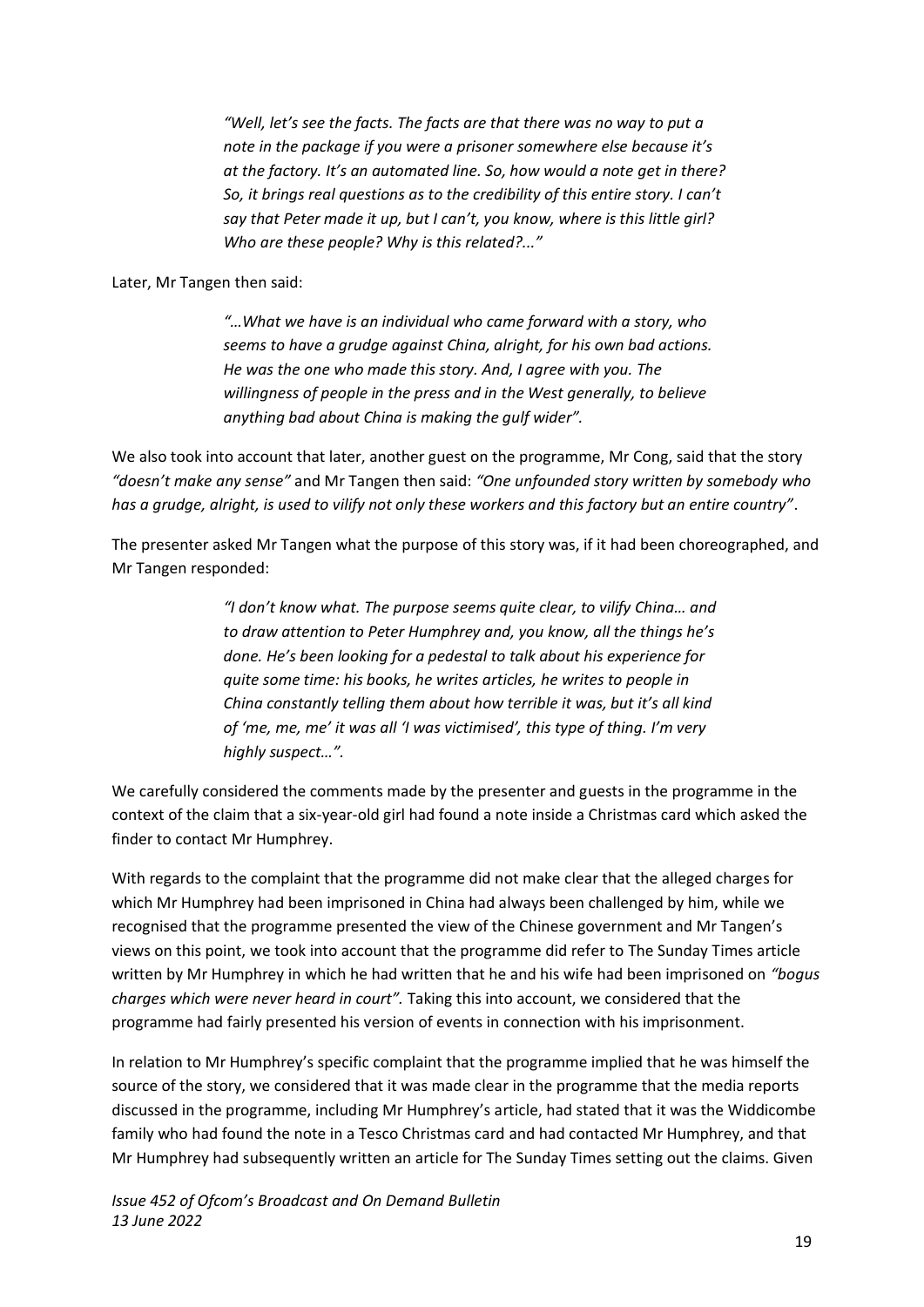this, we considered that viewers were likely to have understood that the Widdicombe family were said to be the source of the story for Mr Humphrey's article and that it had been based on their account.

Nevertheless, we considered that the comments made in the programme about Mr Humphrey's motivations in reporting on the story, taken collectively, were accusatory and serious in nature. In particular, we considered that the statement made by China's Ministry of Foreign Affairs which was included in the programme, i.e. that this matter had been *"choreographed"* by Mr Humphrey, was serious. In our view, this statement was somewhat endorsed by the presenter and one of the guests on the programme, Mr Tangen, who spoke about Mr Humphrey holding a grudge against China as his motivation for reporting on this in The Sunday Times. We also took into account that Mr Tangen did state he could not say that Mr Humphrey had *"made up"* the story. However, he also expressed clear doubts about the credibility of the story and Mr Humphrey's role in instigating it, which, in turn, we considered viewers would have been likely to interpret as an expression of his view that it was more likely that the story was false than it was true. We therefore considered that these comments, particularly when taking account of the overall context of the discussion, amounted to serious allegations about Mr Humphrey, and had the potential to create an adverse inference in the minds of viewers as to Mr Humphrey's character and that he had been disingenuous as to his true involvement in the matter and to his motivations for having written the article. Given this, we considered that the programme had the clear potential to materially and adversely affect viewers' opinions of Mr Humphrey.

We next considered whether the presentation of these statements in the programme as broadcast resulted in unfairness to Mr Humphrey.

It is important to note that in assessing this case, Ofcom's role is not to determine the truth or otherwise of specific claims made in a programme, but to consider whether the way any such claims or information presented in the programme, overall, resulted in unfairness to an individual and/or organisation, contrary to Section Seven (Fairness) of the Code.

We took into account that it was legitimate and in line with the broadcaster's freedom of expression to discuss the story, and *"the two sides"* of it, as this was a matter of public interest, especially given the serious claim which had been reported in *"Western"* media that a British girl had found a message written inside a Christmas card which was purported to be from foreign prisoners in China alleging forced labour. We also considered that Mr Humphrey may have expected to be the subject of attention, speculation and criticism given that the finder of the note in the Christmas card had been asked to specifically contact Mr Humphrey about the matter and that he had subsequently chosen to write a story about this for a national newspaper. However, while the programme was entitled to express strong opinions on the matter, it did not negate the need for the broadcaster to ensure that Mr Humphrey was not the subject of unjust or unfair treatment in the programme.

In this case, we acknowledged that: the programme did not go so far as to allege that Mr Humphrey had, in fact, fabricated the story himself; the viewpoint of China's Ministry of Foreign Affairs was clearly presented to viewers as their own response to the story; and Mr Tangen's comments were clearly presented to viewers as his personal views on Mr Humphrey, whom he said he knew personally. However, overall, we considered that the response of China's Ministry of Foreign Affairs suggesting he had "choreographed" the story, as well as the statements by the presenter and Mr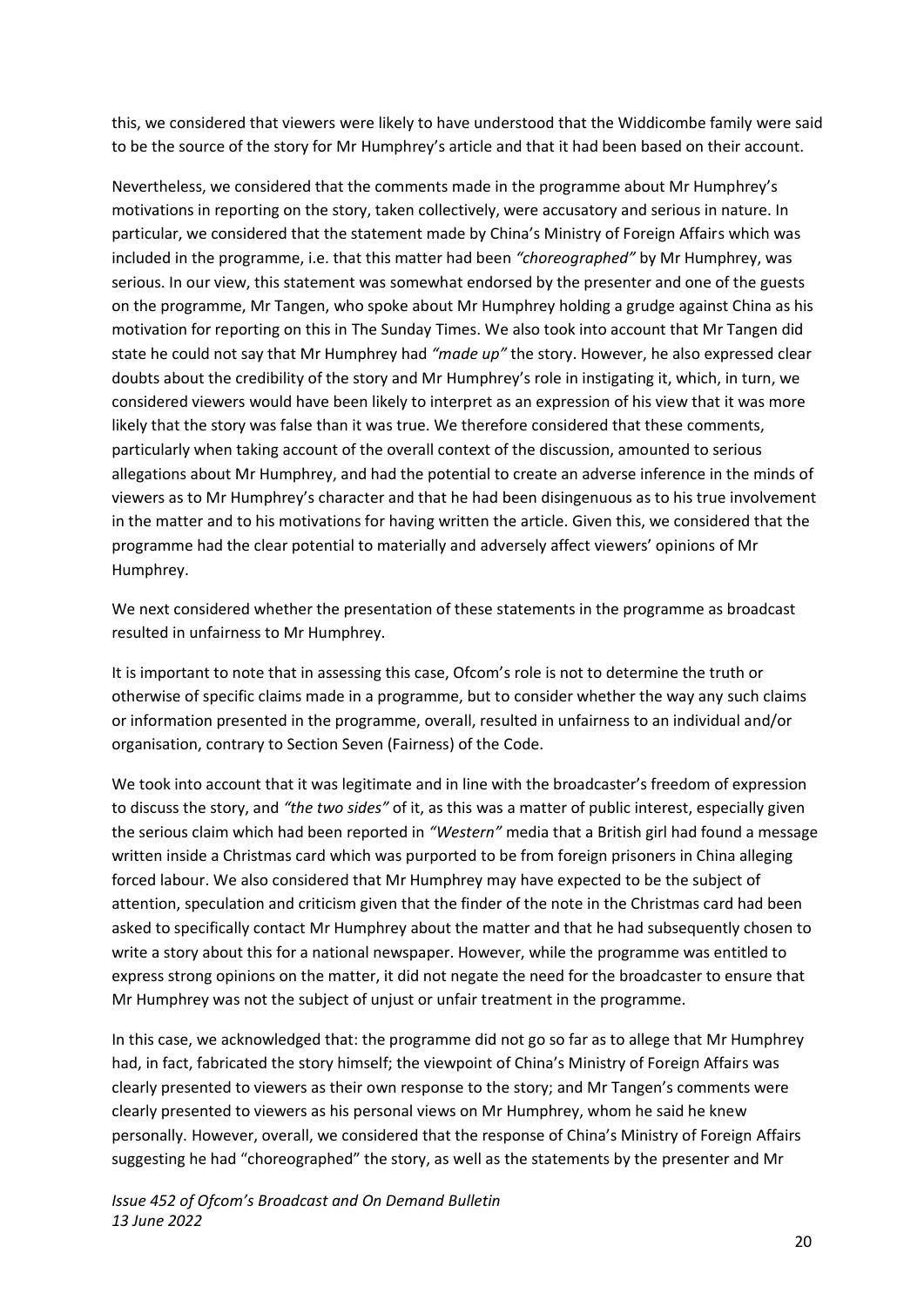Tangen which questioned the credibility of the story as reported by him in The Sunday Times and implied that he was motivated to publish the story because he had a "grudge" against China, amounted to serious allegations about Mr Humphrey. We also took into account that Mr Humphrey had not been given an opportunity to respond to the statements made about him in the programme, and the programme did not otherwise reflect Mr Humphrey's viewpoint on the serious claim that he may have been involved in orchestrating this matter or that he had been motivated to write about it due to a personal grudge against China.

For the reasons given above, we considered that the comments made in the programme amounted to significant allegations about Mr Humphrey which had the potential to materially and adversely affect viewers' opinions of him, and, in the absence of a reflection of Mr Humphrey's response to, or viewpoint on, these allegations, were presented in the programme in a way that was unfair to him.

Taking the above factors into account, Ofcom found that material facts were presented, disregarded or omitted in a way that resulted in unfairness to Mr Humphrey in the programme as broadcast and that Mr Humphrey had not been given an appropriate or timely opportunity to respond to the significant allegations.

#### *Head iii)*

We considered Mr Humphrey's complaint that the programme: portrayed him as an untrained journalist who had not taken steps to verify the contents of the article; implied that he had tried to deceive readers by not making clear he had written the article and implied that his work qualified as "irresponsible journalism"; that the article had hidden certain facts; and that he was biased.

As set out in the "Programme summary" above, the presenter explained that the author of the note found by Florence Widdicombe's family had asked the finder to contact Mr Humphrey, which they did. Following this, the presenter said that Mr Humphrey wrote an article for The Sunday Times about this story which then led to other *"Western media outlets"* also reporting on the matter. After setting out the position of the owner of the factory where the card was made, the presenter said: *"these are the two sides of the story but, whether the allegations are true or* [false]*, you can decide by yourself. We trust our viewers' judgement. Sadly though, some Western media don't share this view, so let's take a look at how they have reported on this story".* It was within this context that the presenter and guests provided a more detailed analysis of the article written by Mr Humphrey.

In discussing The Sunday Times article, the presenter criticised Mr Humphrey for not having made it clear from the outset that he played a *"central role in this alleged drama"* which the presenter considered amounted to *"irresponsible journalism, and a disservice to readers".* The presenter also expressed a view that Mr Humphrey had not made clear at the outset that he was writing about his own experience and providing his own views *"through his lens of bias"* and that in the article he had *"jumped to the conclusion the story is true".* The presenter also criticised the emotive language used by Mr Humphrey in the article. The presenter further stated that Mr Humphrey's *"perspective is understandably biased, yet The Times has failed to fully, appropriately inform its audience about this bias".* The presenter also discussed an article in the Daily Mail which was described as *"Even more outrageous than The Times piece"* and that the story had been reported as fact.

*Issue 452 of Ofcom's Broadcast and On Demand Bulletin 13 June 2022* We also took into account that later a guest, Mr Cong, said that Mr Humphrey's article was *"against any journalistic rule…in the Western society or in China"*, saying that *"other Western media jumped all*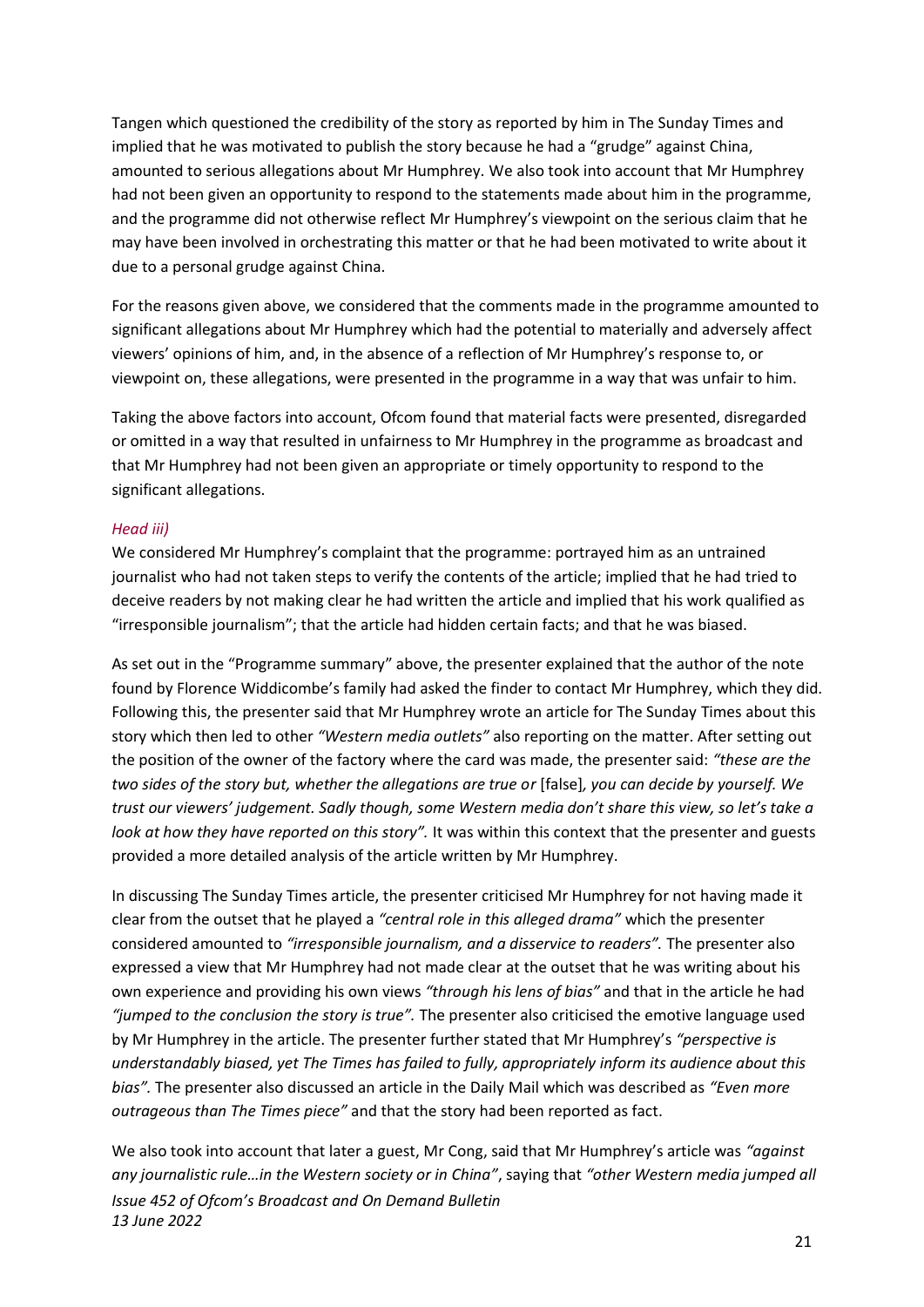*over… without verification"*. Mr Cong also later said that this was a *"pattern for…Western media. That, whenever it comes to China, they jump on stories without any fact without any…balance"*. Mr Tangen agreed with this saying that there were consequences *"when an irresponsible story like that"* is spread, adding: *"So, from a situation where there's an allegation, irresponsibly not followed up, you're going to have real tragedies"* for businesses and employees*.*

We also took into account that the presenter asked Mr Cong *"why is it* [that the story was] *even picked up by all the major news outlets? I mean, shouldn't they provide any evidence backed up when they started, when they decided to run the story?"*, to which Mr Cong responded: *"It's a little bit hard to verify the authenticity of that note, I understand that, you know, from a journalist perspective… however, there's a couple of things we can do…you have to reach out to the company in question, nobody talked to the general manger before the Global Times, and the day after, we talked to the prison … even if they decline to comment, they, you can put it in the piece, that's the basic, that's the minimum they have to do… but none of them did. They took it as face value, as it is a truth and they described that and they make a commentary based on that"*.

Mr Tangen commented that in his view, on wanting to report on this story, Mr Humphrey *"could have contacted anyone of these news things and said listen this is, here are the facts, you can interview me, you can interview this little girl, you can attempt to have some journalistic integrity and call the factory and things like this and that would have been a story. As it was, it just seems like it's pandering to this anti-China feeling which is sweeping across the world. Since 2016, right, there's been a huge uptick in anti-Chinese stories, nothing has really changed since 2016, just the perception being pushed by the media"*.

With regards to the complaint that the programme had implied that Mr Humphrey had tried to deceive readers by not making clear he had written the article, while we recognised that the programme commented on the *"tiny print"* of the by-line naming Mr Humphrey as the author of the story, we noted that the presenter referred to the obligation of the *"media outlet"* in informing readers that the author is *"writing about his own experience"*; it therefore appeared to Ofcom that the programme's criticism was directed towards the news publisher rather than Mr Humphrey itself. Taking this into account, we considered that the programme had not implied that Mr Humphrey had tried to deceive readers in relation to his connection with the article.

With regards to the other aspects of this head of complaint, we took into account that the complainant had written an article about the story and as such, he may have expected to have some criticism levelled against him, particularly by those who may have held an alternative view on the subject matter. However, Ofcom took the view that this did not remove the need for the broadcaster to have ensured that Mr Humphrey was not subject to unjust or unfair treatment in the programme. We acknowledged that the presenter and guests were critical of the story written by Mr Humphrey. However, consistent with the broadcaster's right to freedom of expression, we considered it is legitimate for programmes to critically discuss media stories reported elsewhere in the press. In this case, we also acknowledged that the presenter made clear that the programme would be considering the *"two sides of the story"* in this matter and in doing so, presented its view that some *"Western media"* outlets had not reported the full story. In particular, we took into account that a detailed discussion had taken place in the programme on the manner in which *"Western media"* more generally reported on matters related to China, and that, in the guests' and presenter's views, it was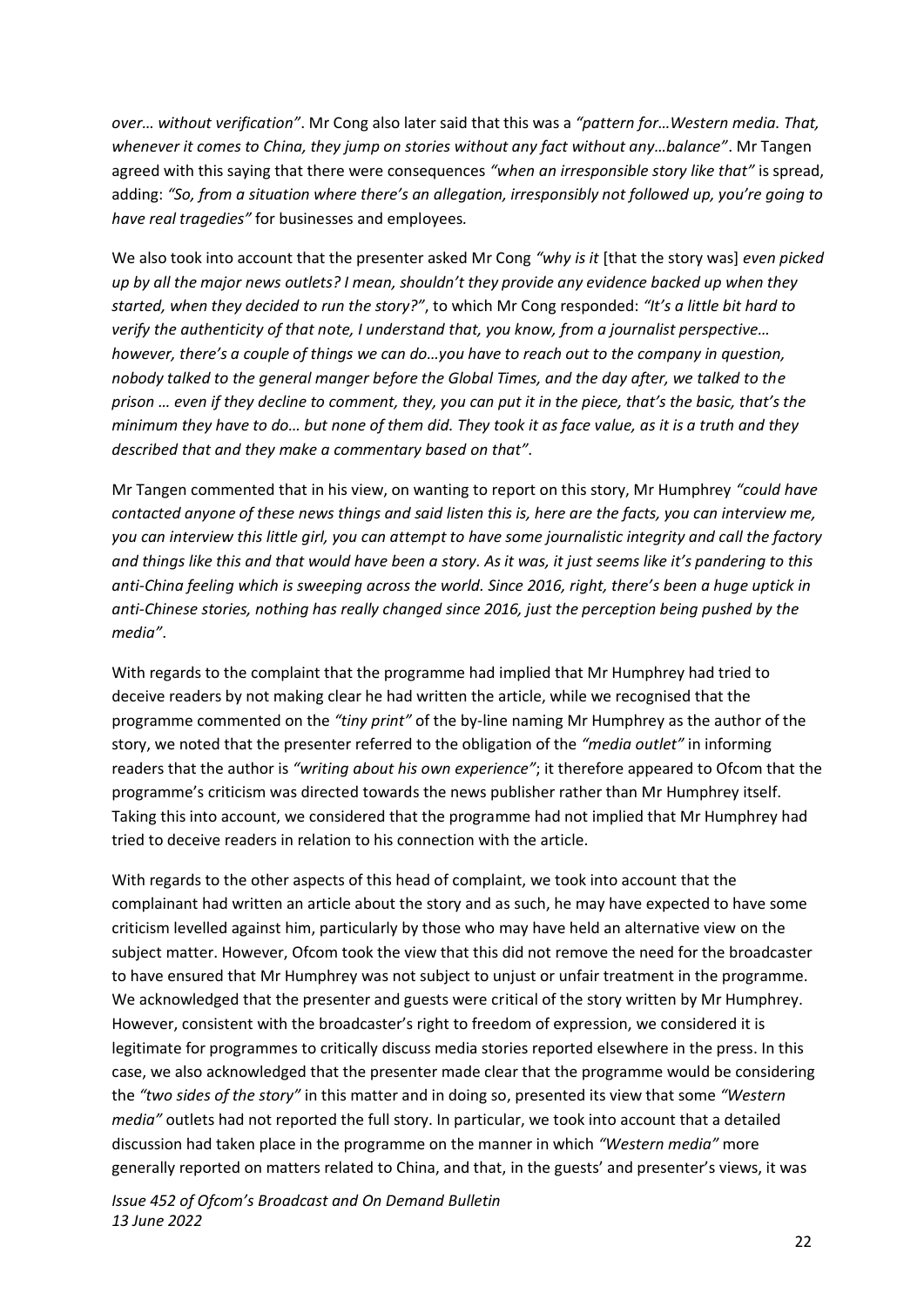one-sided against China. Within this context, we considered that it would have been clear to viewers that this particular story and the manner in which it had been reported by *"Western media"* was being used as an example of what the programme deemed to be an anti-Chinese narrative being pushed by *"Western media"* rather than making specific allegations against Mr Humphrey. We also considered that viewers were likely to have understood that the programme would come from a position where articles which had reported on the story would be dissected and challenged.

We considered the comments made about Mr Humphrey and The Sunday Times article and took the view that CGTN's audience were likely to have understood from the presenter that Mr Humphrey had only provided one side of the story, that he had not made his role clear from the outset of the article and that he was coming from a position of bias. However, we also considered that the audience would have understood this to be the presenter's interpretation of the article, and that the focus of the criticism was the article itself and the way it was presented by The Sunday Times, and later reported on by other Western media outlets, rather than Mr Humphrey's activities as a journalist specifically. We also took into account that the presenter did set out that, later on in the article, Mr Humphrey had explained the reason he had become involved in the matter, and that Mr Humphrey had set out his previous experience in China including his account for the reason he had been jailed. The programme therefore made clear that Mr Humphrey had set out in the article the facts regarding his own involvement in the story which the presenter and guests on the programme had suggested meant the article was *"biased"* or constituted *"irresponsible journalism"*. We also took into account that, as part of the more general discussion in the programme about the way the story had been reported by the Western media, the presenter discussed a Daily Mail article which was described as *"even more outrageous".* Within this context, we considered that the audience would have understood that, overall, the comments were a criticism of the Western media's reporting on this story involving China, as opposed to being wholly directed at Mr Humphrey as an individual journalist. Taking these factors into account, we did not consider that the presenter's analysis of Mr Humphrey's article would have materially or adversely affected viewers opinions of Mr Humphrey in a way that was unfair to him.

We also considered the comments about Mr Humphrey made by the guests on the programme, Mr Cong and Mr Tangen, who: said that Mr Humphrey had not approached the factory owner, who had denied the claims, for a response; described The Sunday Times article as *"against any journalistic rule"* as a consequence; and suggested that Mr Humphrey should have approached the article in a different way by having another journalist report the story.

*Issue 452 of Ofcom's Broadcast and On Demand Bulletin 13 June 2022* Ofcom understood that Mr Humphrey's article did not reflect any comments of or response by the factory owner or prison, and Mr Humphrey had not claimed to have contacted the factory owner or prison for a response to the claims. While we recognised that the guests' comments related to Mr Humphrey's approach to the story as a journalist, and that in Mr Humphrey's representations on the Preliminary View, Mr Humphrey had said that the programme misrepresented why a response from the factory owner and prison had not been obtained, we considered that the comments would have been understood by the audience to be the personal opinions of the guests and that their comments were primarily a criticism of the approach of Western media in general to this story. In particular, we took into account that in his concluding comments, Mr Tangen made a suggestion as to the way in which Mr Humphrey and other media outlets should have approached the story and referred to the *"huge uptick in anti-Chinese stories, nothing has really changed since 2016, just the perception being pushed by the media".* Taking all these factors into account, we did not consider that, in this context,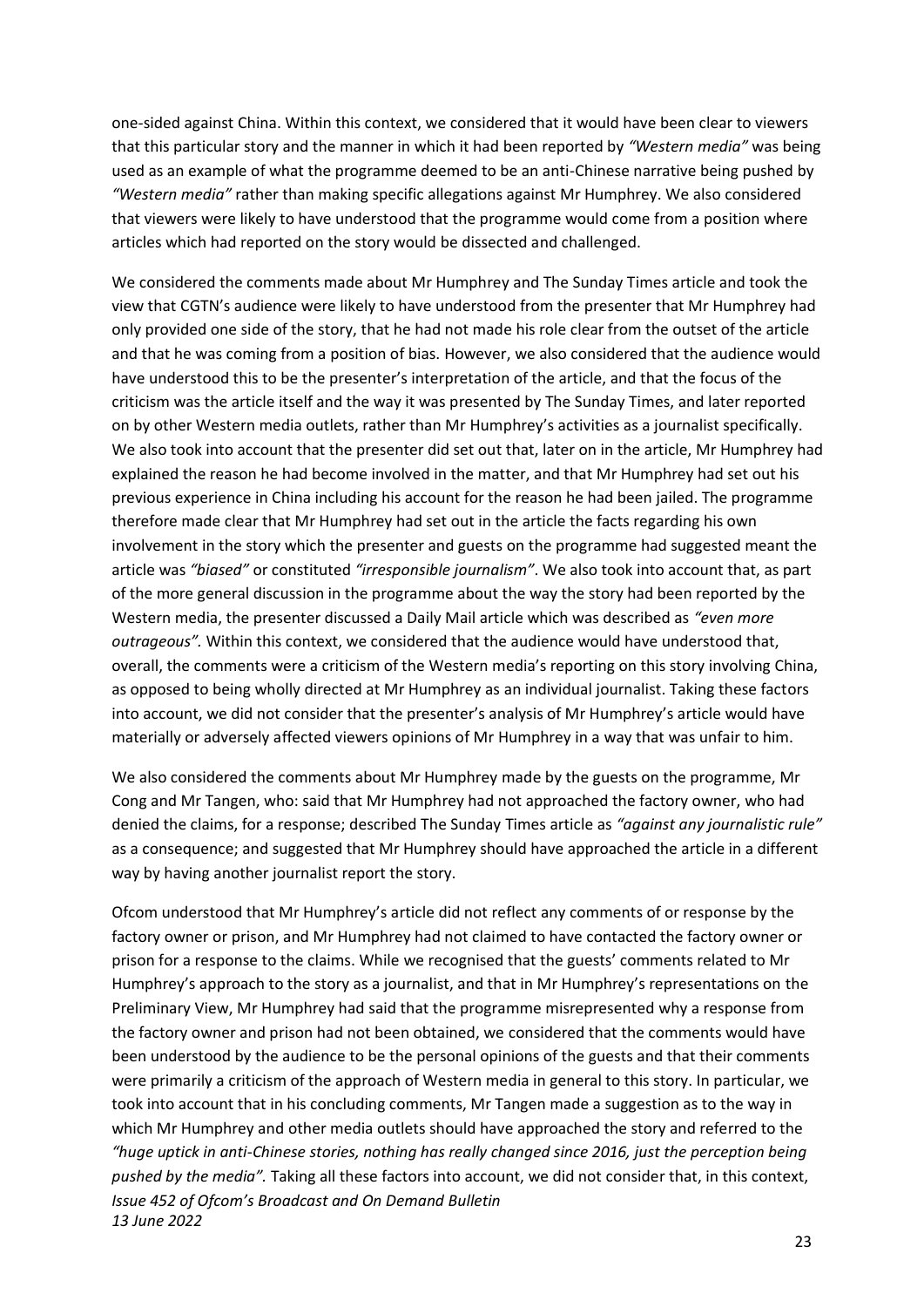the guest's comments were likely to have materially and adversely affected viewers opinions of Mr Humphrey in a way that was unfair.

#### *Head iv)*

We next considered Mr Humphrey's complaint that the programme inaccurately reported the contents of The Sunday Times article. Specifically, Mr Humphrey said that his article did not claim that the factory had hired foreigners, but that the supply chain included foreign prison labour and presented evidence to that effect. Further, he said that the article did not say that the batch of Christmas cards were all made by one company in all processes from printing to packing and putting into containers, but that the prisoners selected and packaged the cards into boxes. In addition, Mr Humphrey had said that it had not been reported that a note had been inserted in the Christmas card, instead a note had been written in the card.

As set out in the "Programme summary" above, the programme included an image of the inside of the card and the reporter read out part of the message purported to be written by foreign prisoners in Shanghai Qingpu prison. The programme also included the response of the general manager of the Chinese factory where the Christmas cards had been made stating that *"the company doesn't even hire foreigners and 80% of his employees are Chinese citizens from east China's Zhejiang province*", that the factory had *"never had any connection with any prison"* and the company "*reserves the right to sue any media outlet that publishes such spurious claims"*. The programme also reported the response of the Chairman of the company which manufactured the Christmas card who said it was *"completely fabricated"* and denied any *"business links with the Qingpu prison".* The programme also reported that the Chairman said that *"the batch of the Christmas cards were made in Yunguang company in all processes: from printing, to packing them, to putting into containers for exports"* and that they were made by Chinese people and there was *"no chance of writing anything on cards because workers were not allowed to bring pens into the workshop. So, all the coverage were not based on facts at all"*. A guest on the programme also said, *"there was no way to put a note in the package if you were a prisoner somewhere else because it's at a factory. It's an automated line. So, how would a note get in there?..."*. The presenter later commented: *"I guess the key takeaway here is that these cards are actually made by robots".* 

*Issue 452 of Ofcom's Broadcast and On Demand Bulletin 13 June 2022* In considering this head of complaint, we took into account the context set out above that the programme would provide the *"two sides of the story"*. It was within this context that the programme provided the account of the factory where the Christmas card was manufactured. We therefore considered that viewers would have understood that these references represented the response of the factory to the allegation that a message had been written inside one of its Christmas cards, which included its denial of the claims and reasons as to why it was not possible, rather than any suggestion about the specific claims that had been made by Mr Humphrey in his article (which Mr Humphrey said in his representations on Ofcom's Preliminary View suggested only that prisoners were involved in the packaging of the cards, not the making of them). In particular, we took into account that the programme provided a detailed analysis of Mr Humphrey's article and at no point did it state, as set out in the complaint, that Mr Humphrey had claimed in the article that the factory had hired foreigners or that the Christmas cards were all made by one company, nor did the programme state that the article had claimed that foreign prisoners were involved directly in the making of the cards rather than their packaging. We also considered that it would have been clear from the image shown on screen in the programme that the message had been written inside the Christmas card. Taking